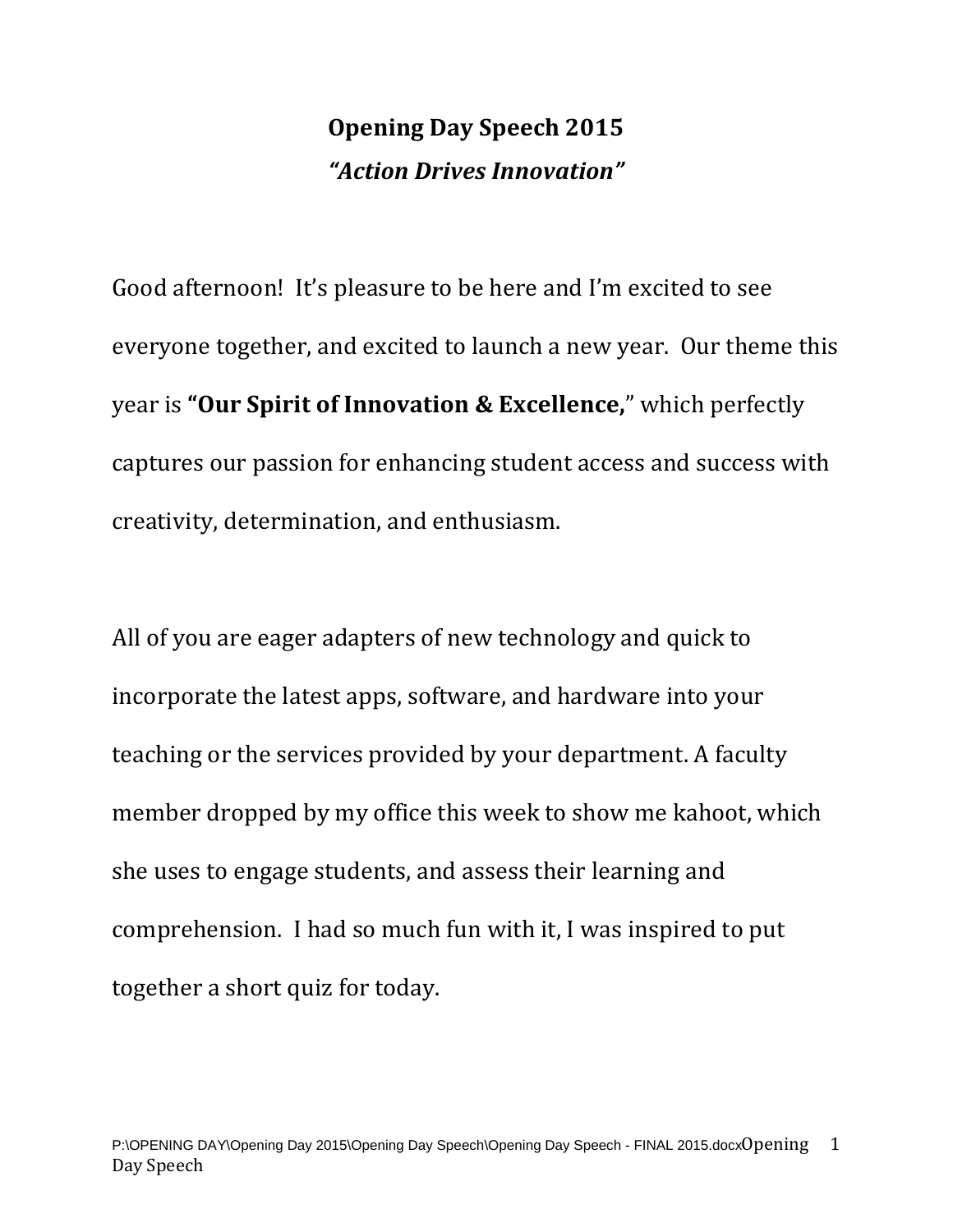So let's see how well you know your colleagues! Pull out your smartphones or tablets, and go the website **kathoot.it.** While you do that, technology guru Jim Temple will come up and tell you more about how this works.

#### **>>KAHOOT QUIZ <<**

**At the conclusion of the Quiz, Mike Wilding will come up to make a transitional introduction.** 

#### **SPEECH**

You can Google. But you can't Ask Jeeves.

You're holding an Apple. But why not a Tandy?

Take a picture. In fact, take a thousand. Film is free, and so is developing.

Your movie is on Netflix. Boy, that saved a trip to Blockbuster.

Plug in a Tesla. Say so long to Saturn.

Remember answering machines? Or better yet, home telephones?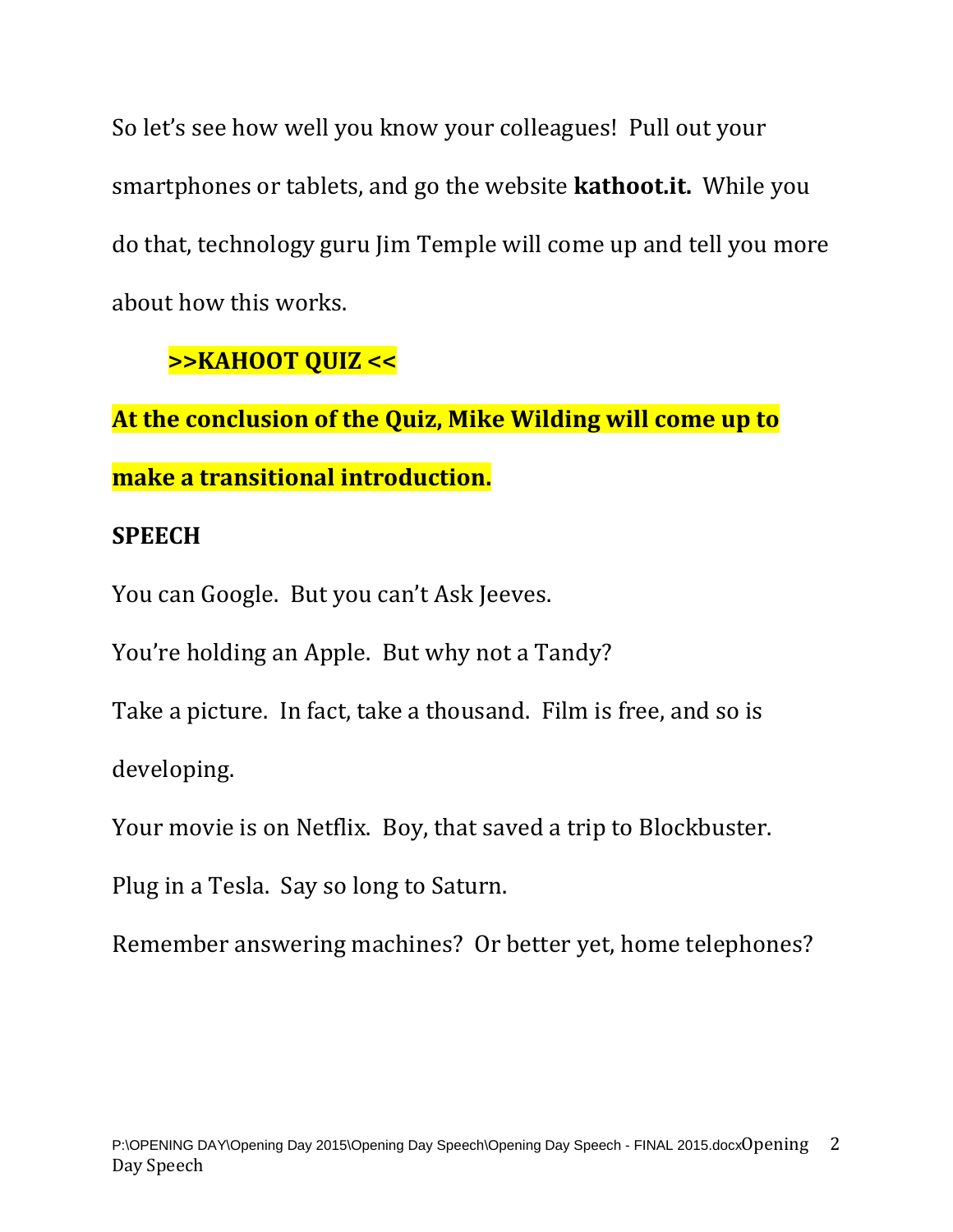We may not think much about innovation day to day. But when we look back at history, we can see just how the process of innovation has shaped who we are, what we value, and what we can do. Let's rewind a moment, and reflect on what life was like a century ago.

In 1914:

...

- The average life expectancy for men was 52 years.
- Fuel for the Model T was sold in drug stores only.
- Only 14 percent of the homes had a bathtub.
- Only 8 percent of the homes had a telephone.
- There were only 8,000 cars and only 144 miles of paved roads in the USA.
- The maximum speed limit in most cities was 10 mph.
- The tallest structure in the world was the Eiffel Tower.
- The average US wage in 1910 was 22 cents per hour.
- The average US worker made between \$200 and \$400 per year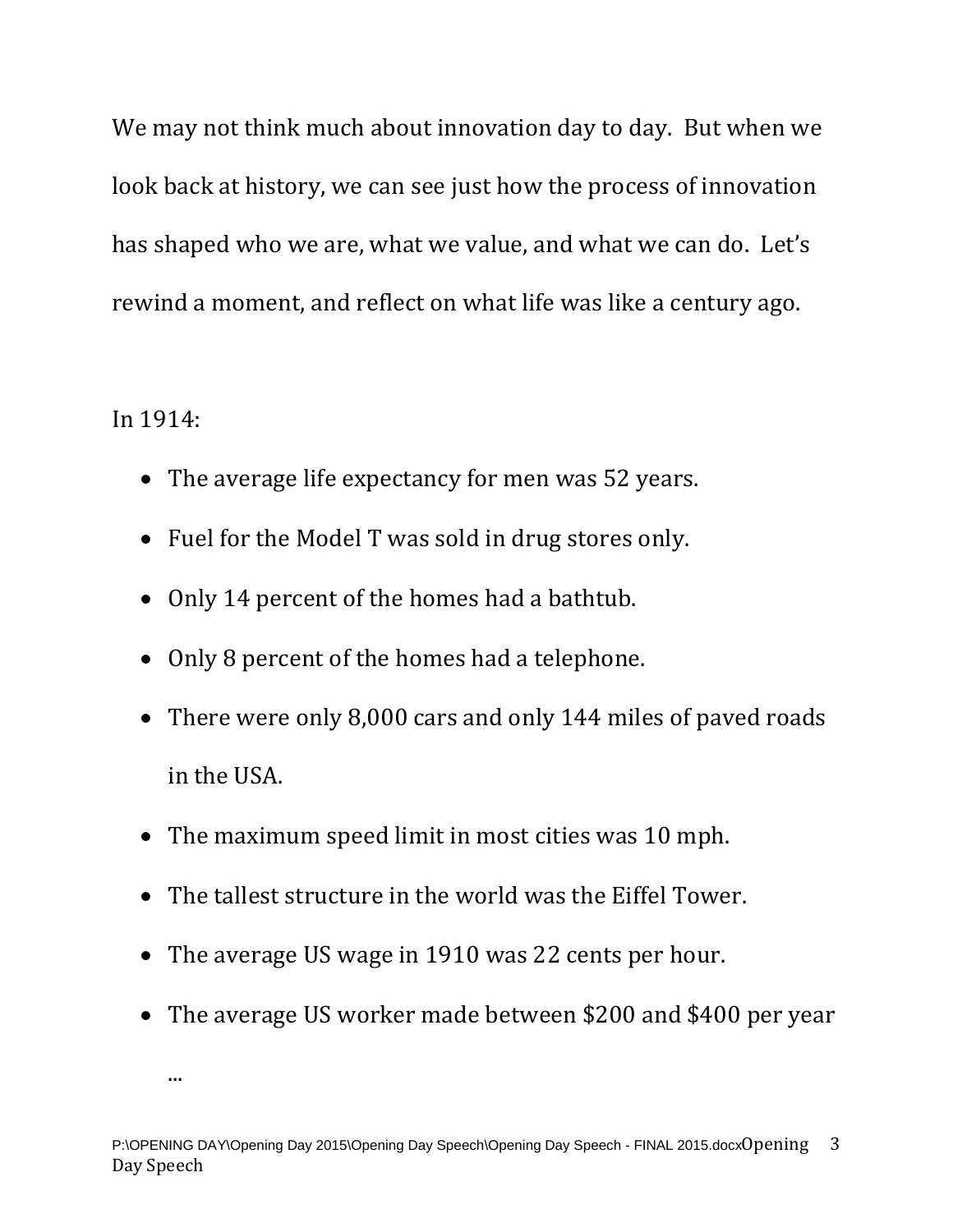- A competent accountant could expect to earn **\$2,000 per year**, a dentist **\$2,500 per year**, and a mechanical engineer about \$5,000 per year.
- More than **95 percent** of all births took place **at home**.
- **Ninety percent** of all Doctors had **NO COLLEGE EDUCATION**!
- Sugar cost **4 cents a pound**.
- Eggs were **14 cents a dozen**.
- Coffee was **15 cents** a pound.
- Most women only washed their hair **once a month**, and used

**Borax** or **egg yolks** for shampoo.

- The leading causes of death were:
	- o Pneumonia and influenza
	- o Tuberculosis
	- o Heart disease
	- o Stroke
- The American flag had 48 stars.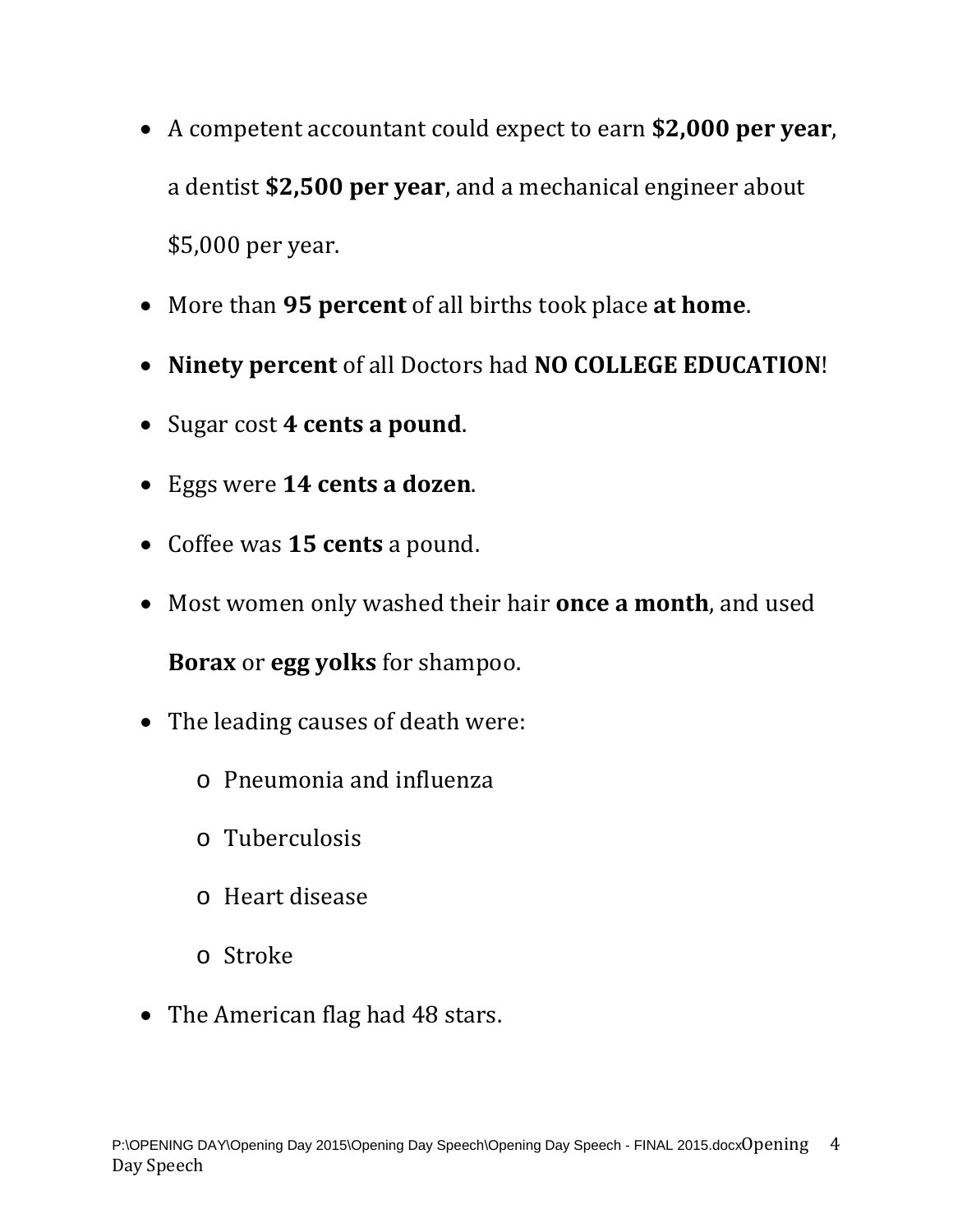- **Only 6 percent** of all Americans had **graduated** from high school.
- And, there were about 230 reported murders in the ENTIRE U.S.A. !

It really is amazing how fast things change. While they are changing, it seems as though it is monumental, earth-shattering change – something hard to adjust to and not well embraced. But when we look back, we say, **"How come it took so long to get from there to here?"** 

Now, we depend on innovation to make it better, faster, more relevant, and frankly, more interesting. Innovation shapes the future and inspires change in every area of the life we experience.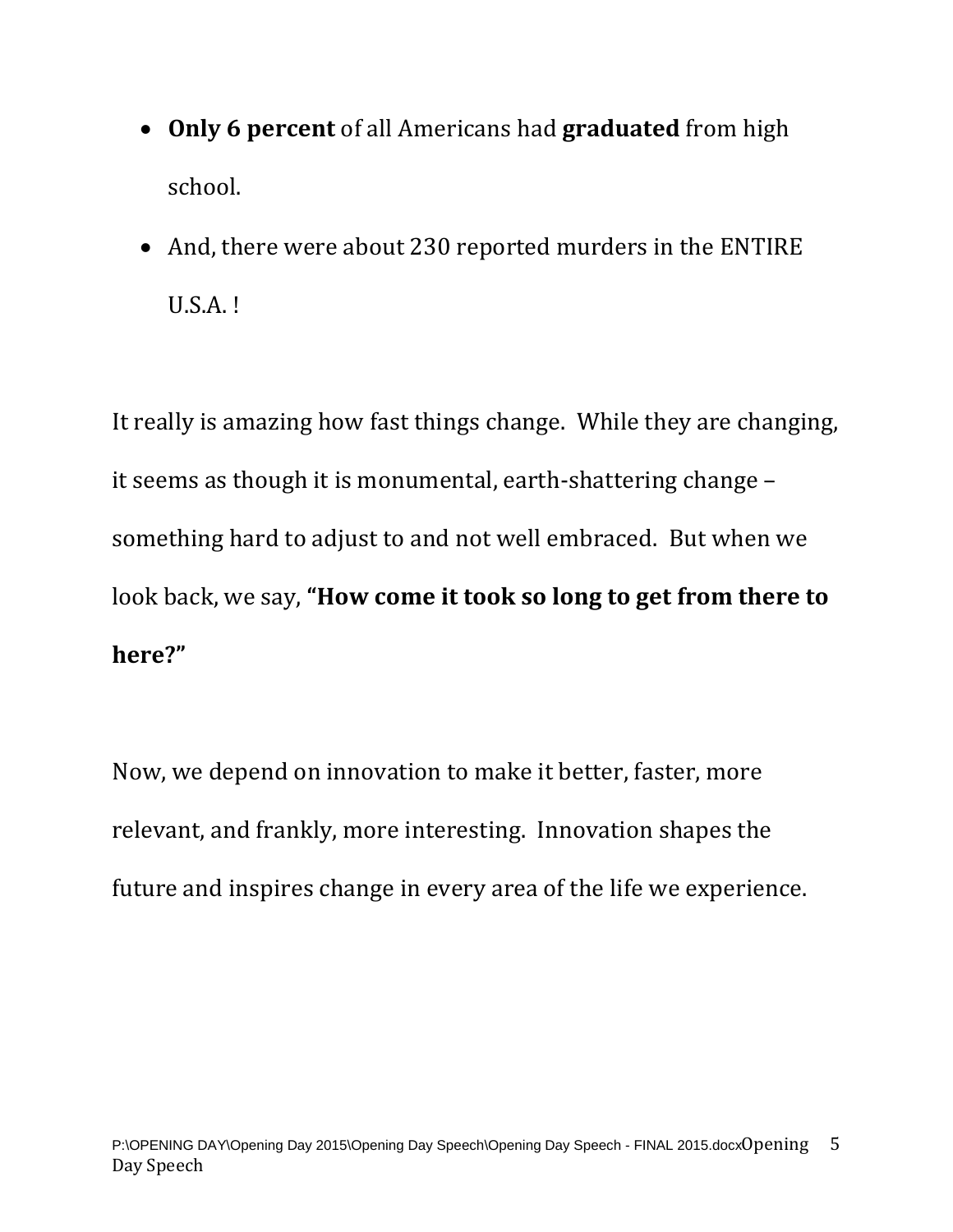#### **The Ingredients of Innovation Drive the Future**

If innovation drives the future, then what drives innovation? A 2009 study by the *Journal of Marketing* studied 759 companies from 17 different countries to answer that question.

As educators in the "learning" business, we need to know the answer. More importantly, we need to **apply** the answer. While critical for determining the future, the stakes are even higher for the more than **30,000** COC students who will be on our two campuses this year. Their futures depend on our ability to not only understand what drives innovation, but to actually **do it.** To innovate, we must:

- Change what we do.
- Change how we do it.
- Add new programs and services.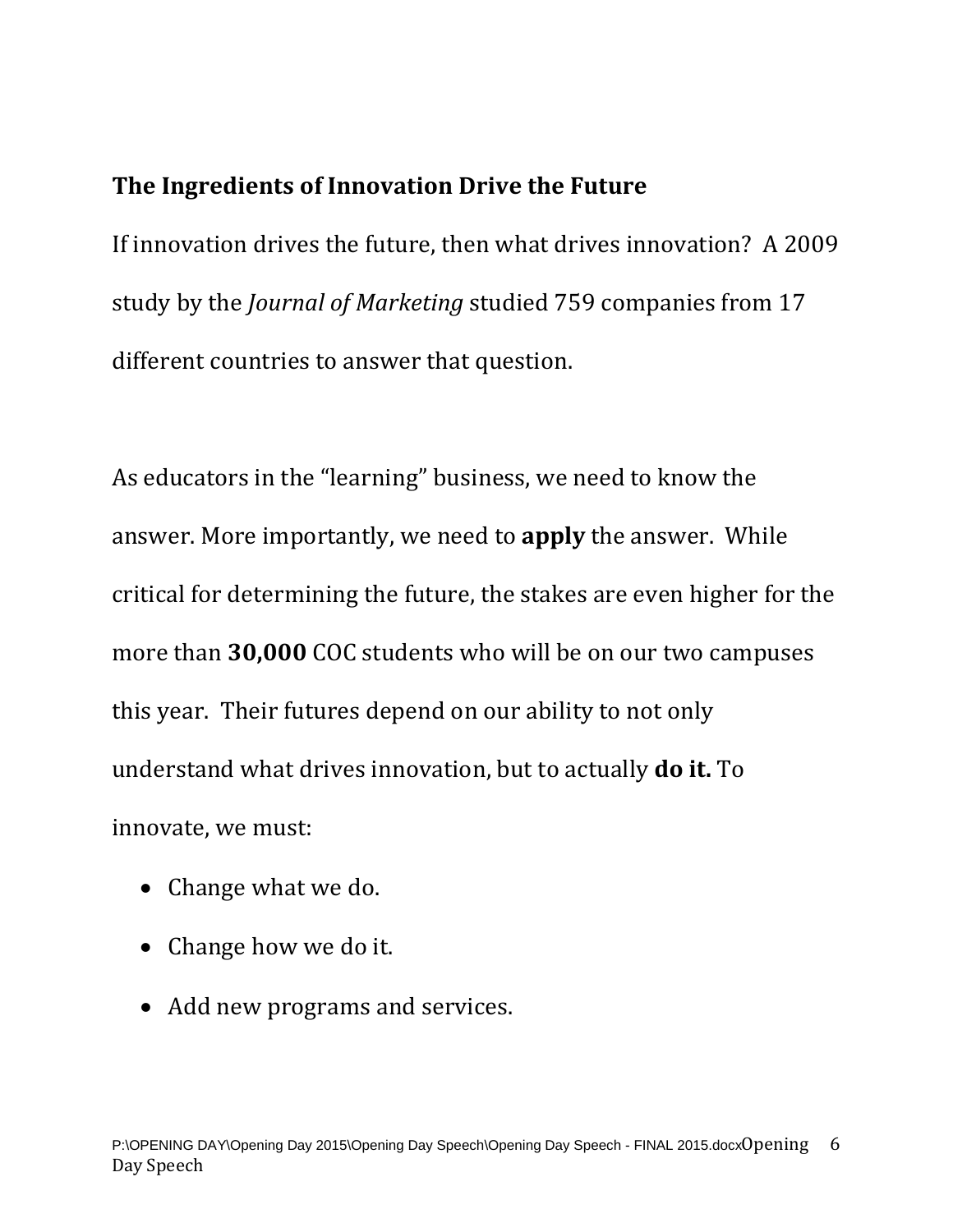- Abandon outdated ones in order to ensure our students are prepared to excel.
- Continue to learn and adapt; to risk, to rebound, and be, most of all, resilient.

The *Journal of Marketing* study identified several variables that predicted whether an organization **would** innovate. The most important driver came down to one thing: **corporate culture** – those beliefs and values common among a company's employees that lead to particular behaviors.

No surprise, right? **Thoughts drive actions**. We know that. What your students think they can do is what they will do.

## **But what are those specific characteristics that drive innovation?** Here, at our college, six characteristics empower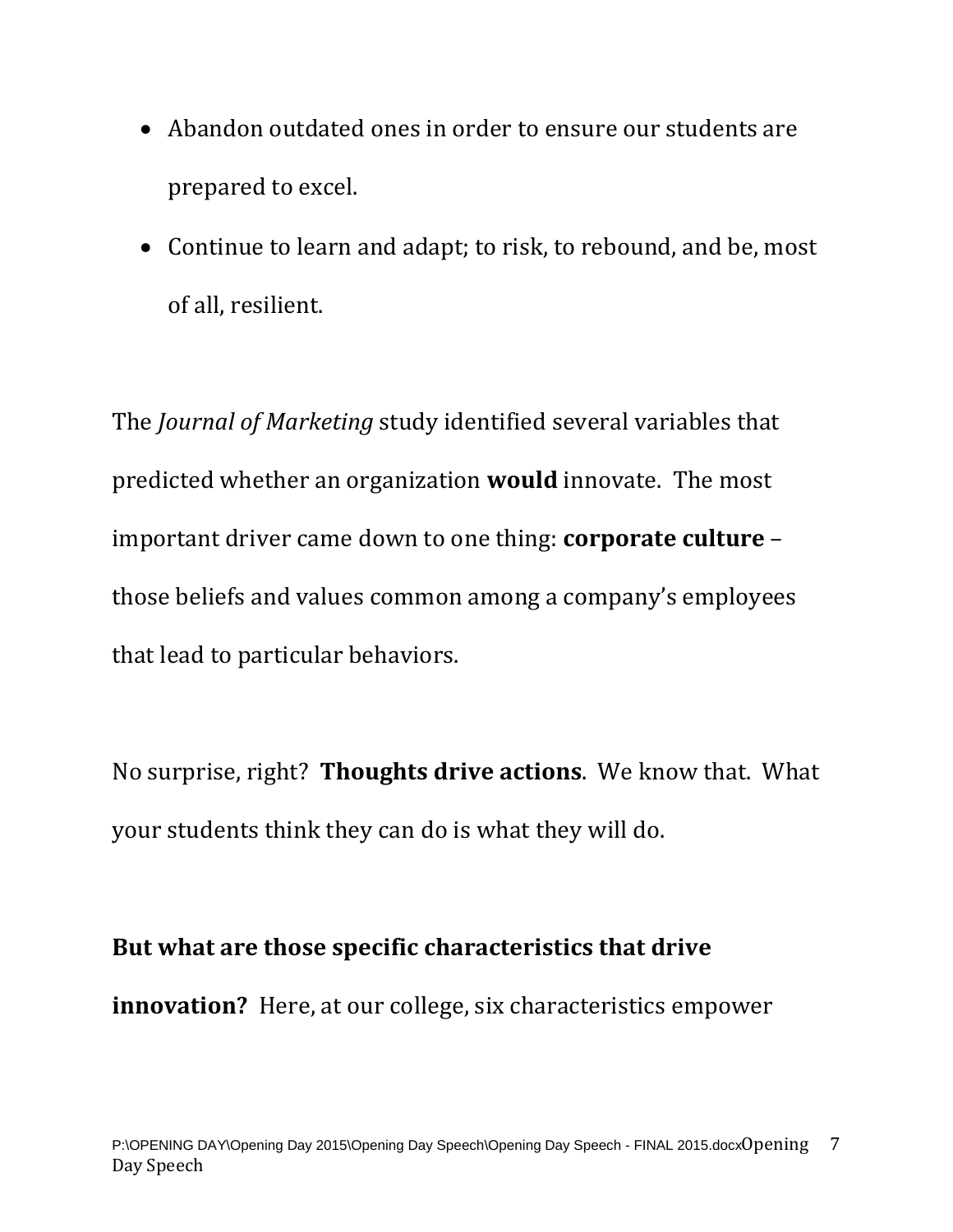innovation, drive us to do, and to be, and enable us to stand out from the rest:

- **A**ttitude
- **C**ourage
- **T**eamwork
- **I**nitiative
- **O**ptimism, and
- **N**o compromises.

Together, these six characteristics spell **ACTION**. **Action drives innovation** at College of the Canyons. So here's how it works.

#### **Attitude**

**It starts with attitude.** The attitude people bring to what they do either sets the stage for innovation, or stifles it. You've heard me say this many, many times: **Attitude makes a difference**. In fact, I believe, attitude makes **THE** difference. The attitude that we can accomplish anything we put our minds to is what enabled us to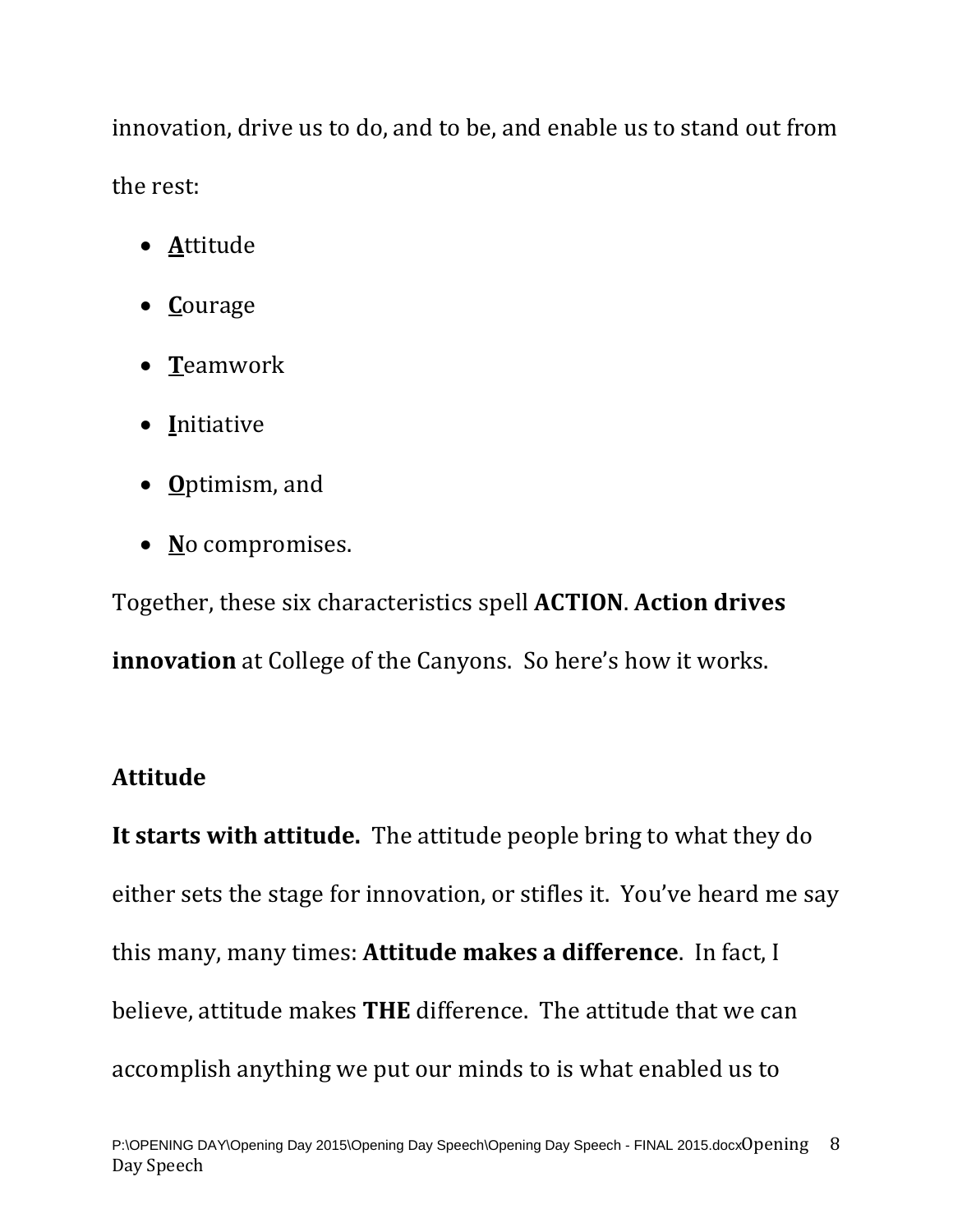reopen the college for spring classes just two weeks after the devastating Northridge **Earthquake in 1994, pass two bond measures** in five years, grow **159 percent** in FTES and triple our academic majors of study.

William James said, "The greatest discovery of **my** generation is that a human being can alter his life by altering his attitudes." Because of our attitudes, we are not only changing our lives, but the lives of those whom we serve.

At College of the Canyons, **we are ablaze** with positive attitudes.

**We believe that if we can dream it, we can do it.** That inspires us to not only create new ideas, but to act and carry them out. Whether it's a degree program that uses only OER course materials, creating a Civic Engagement Initiative, or launching a Center for Excellence, we are constantly daring to take new initiatives from ideas to action.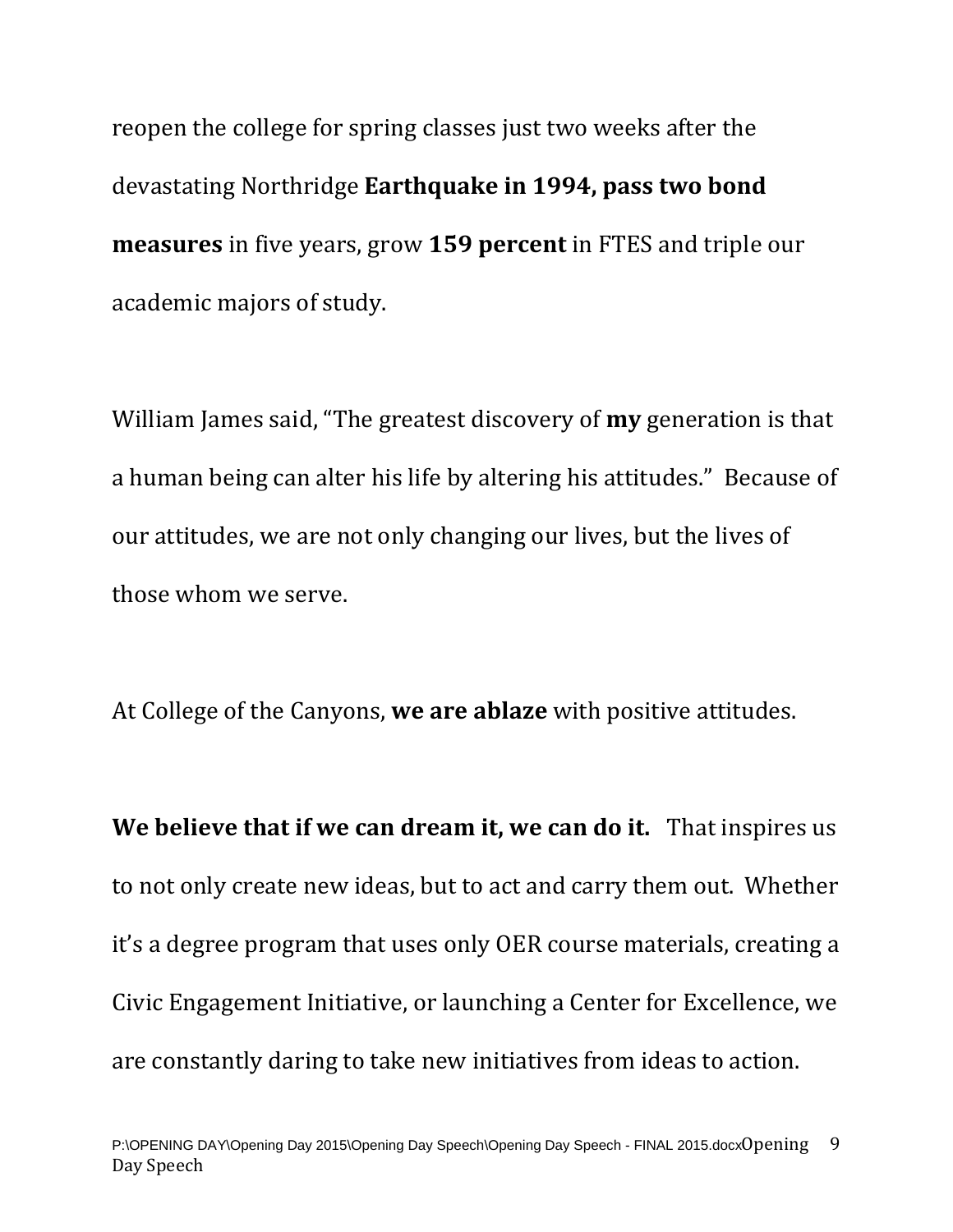That prevailing attitude at COC is one of enthusiasm and "can do."

- It is evident in **every smile** you offer a student when they register.
- It's evident in **every question** you patiently answer during office hours.
- It's evident in the **pride** with which you do your work.

#### **That enthusiasm and "can-do" attitude helps us to stand out.**

Such enthusiasm is not commonly the norm on other campuses: Our students sense that difference and it draws them **here**.

It's also the reason why, after transferring, many are quick to say they received a better education at College of the Canyons than at a four-year college or university.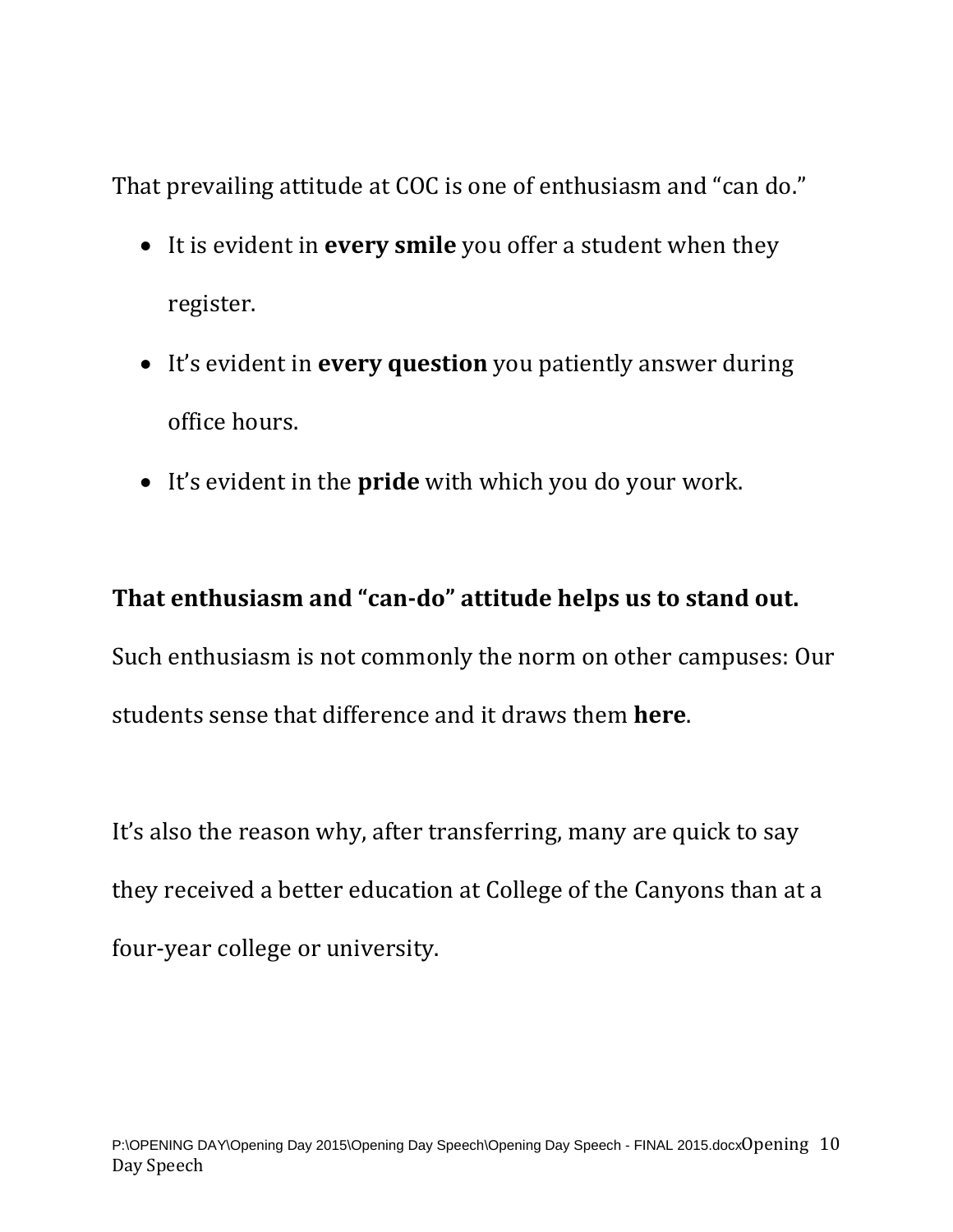**From your attitude**, it's clear that you are engaged and feel a profound connection to what you do. As a result, it is **you who drive our innovation,** achieve results and **move us ahead**.

As we celebrated our service awardees during our recognition events earlier this week, I noted that:

- We work to attract people with energy and enthusiasm.
- We support them to grow and develop.
- We support innovation and creativity.
- We provide excellent service to those we serve.

That attitude is what creates the context that inspires our students. It lights the spark in them to believe they can, and in turn inspires them to move them forward and ACT! And, they tell us that!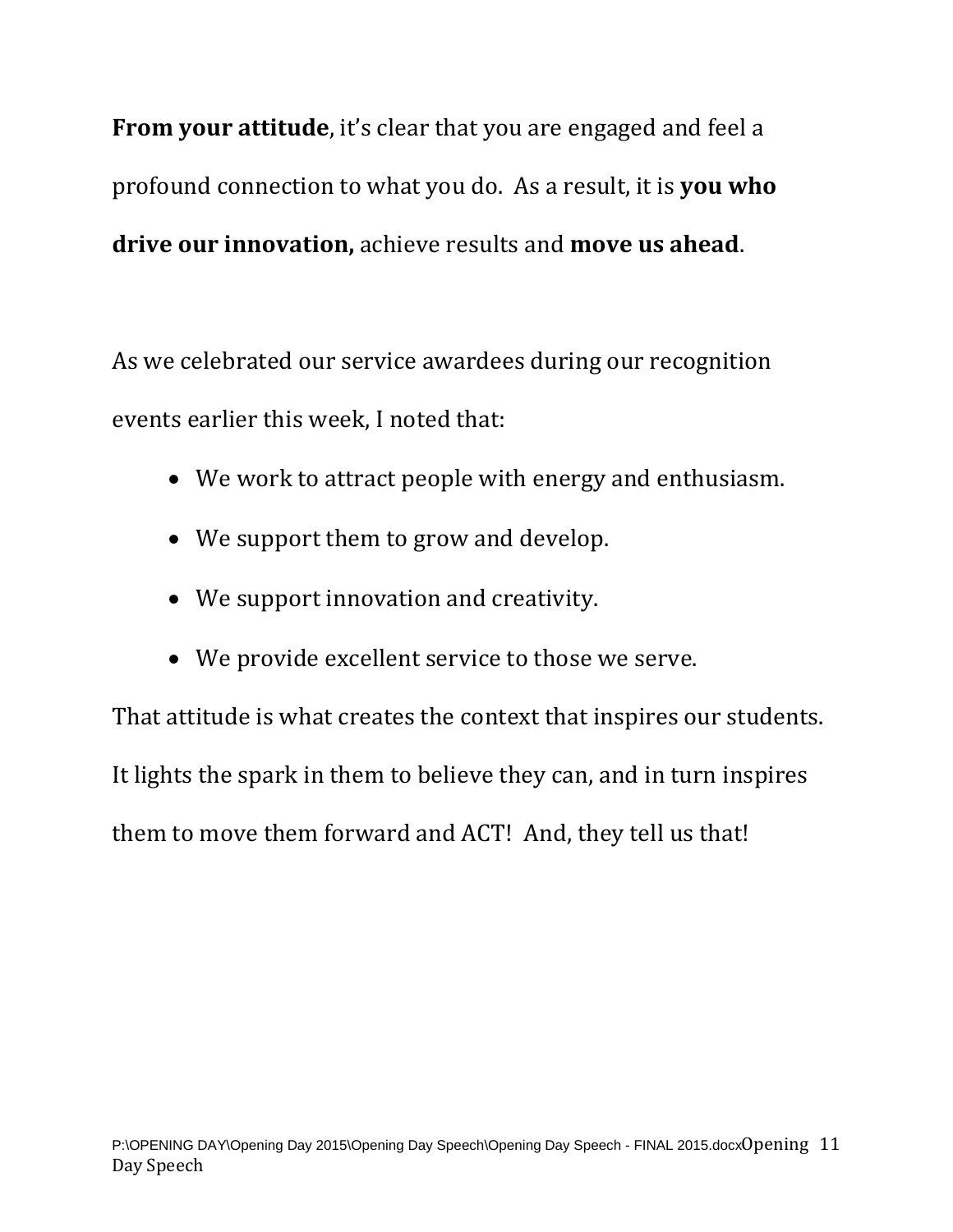I regularly receive letters from students who tell me that they never would have accomplished their goals without the inspiration they received from the dedicated instructors and staff members they encountered during their time as students at College of the Canyons.

#### **The second ingredient of innovation is Courage**

Our attitude of optimism fuels courage . My definition of courage is simple: **A willingness to try**. Having an idea is one thing. **Acting** on it is another. It's **not easy** to move forward with something new – to go from idea to action. Trying requires courage. As Oracle cofounder Larry Ellison said, "When you innovate, you've got to be prepared for people telling you that you are nuts.

With attitude and courage at College of the Canyons, we:

- Drive away our fear with action.
- Realize that this is a place where action pays off—moping about circumstances does not.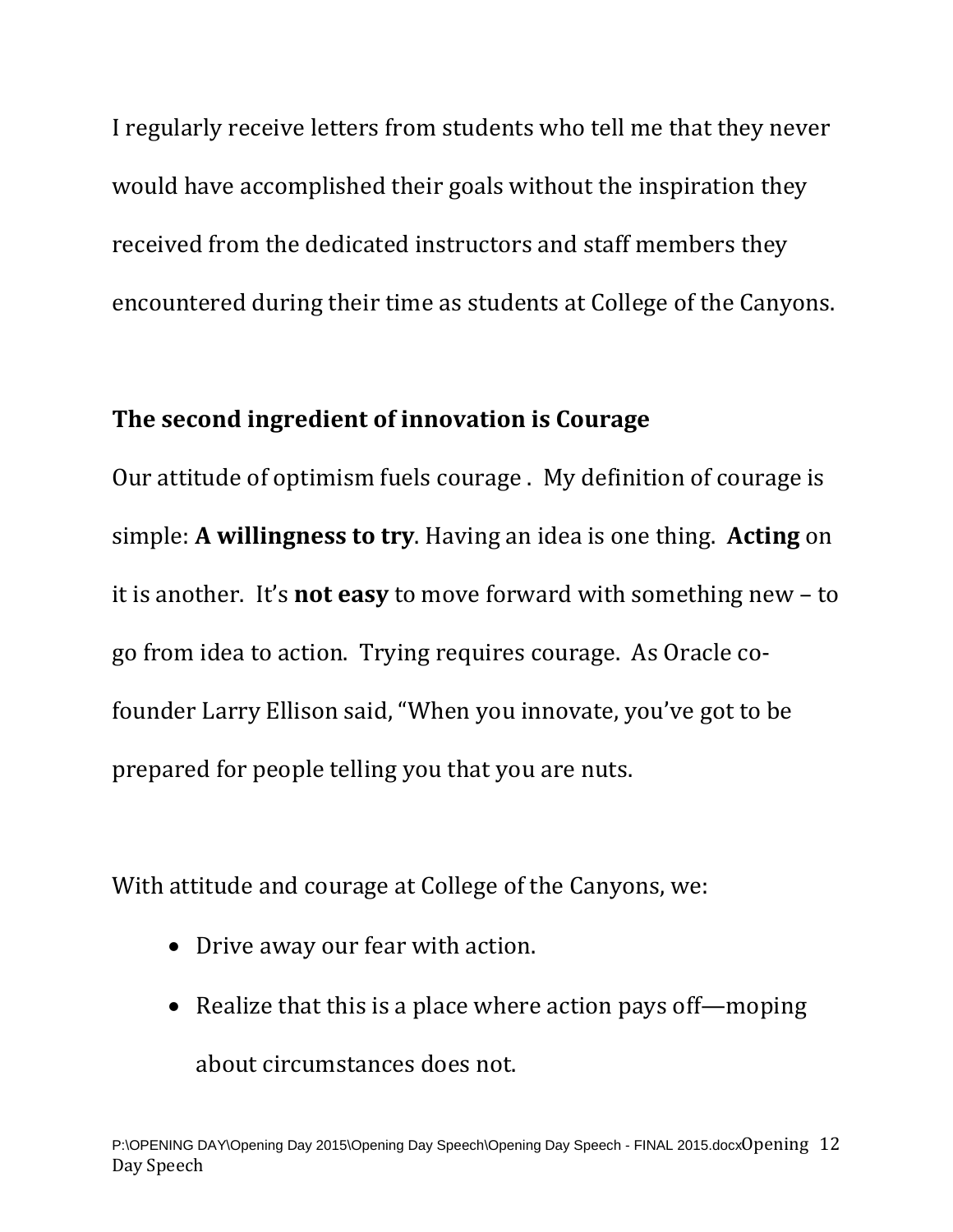• Leap and risk. Change starts when someone sees the next step and acts. Henry Ford said, **"One of the greatest discoveries people make, one of their great surprises, is to find that they can do what they were afraid they couldn't do."**

Our humor; our desire to be good, better and best; our ability to respond; to coordinate and cooperate; and our ability to look at things from a different perspective affects our attitudes and inspires in each of us the courage to try.

- To do what we want we to do and achieve what we want to achieve, and to
- Have the courage to act.

It's inspiring to think of just a few examples where someone on this campus had an idea, and demonstrated effort, action, and the courage needed to bring it about.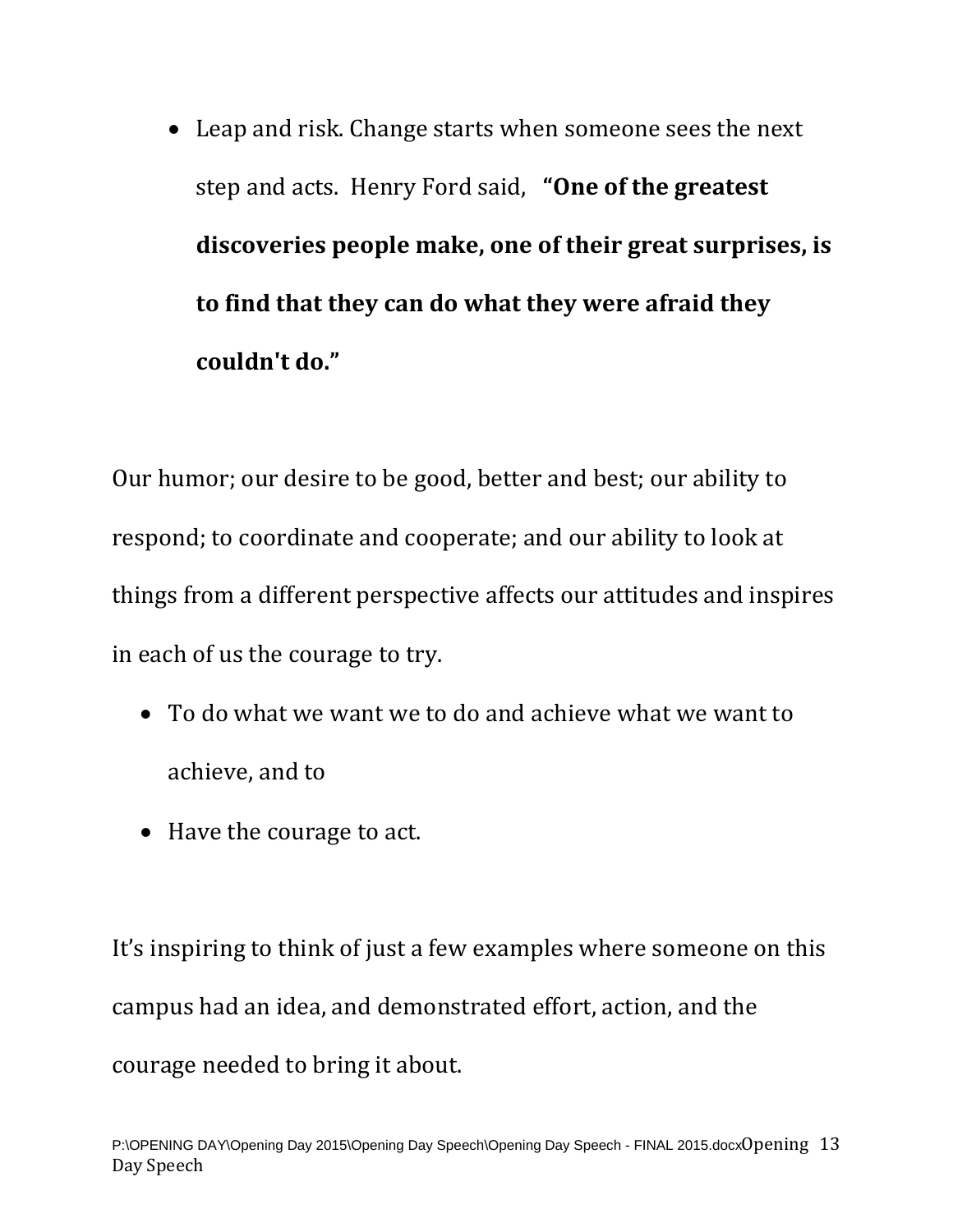Whether it is:

- E-portfolios
- Online orientation
- Accelerated courses in Math and English
- The Zone
- or the Behavioral Intervention Team

There are countless instances of people demonstrating their

**willingness to try**. But we do more than try – **WE DO**!

The third ingredient to innovation is **Teamwork** 

You might have a brilliant idea on your own. But we all benefit from the insights and skills of others to make the idea better and bring it to life.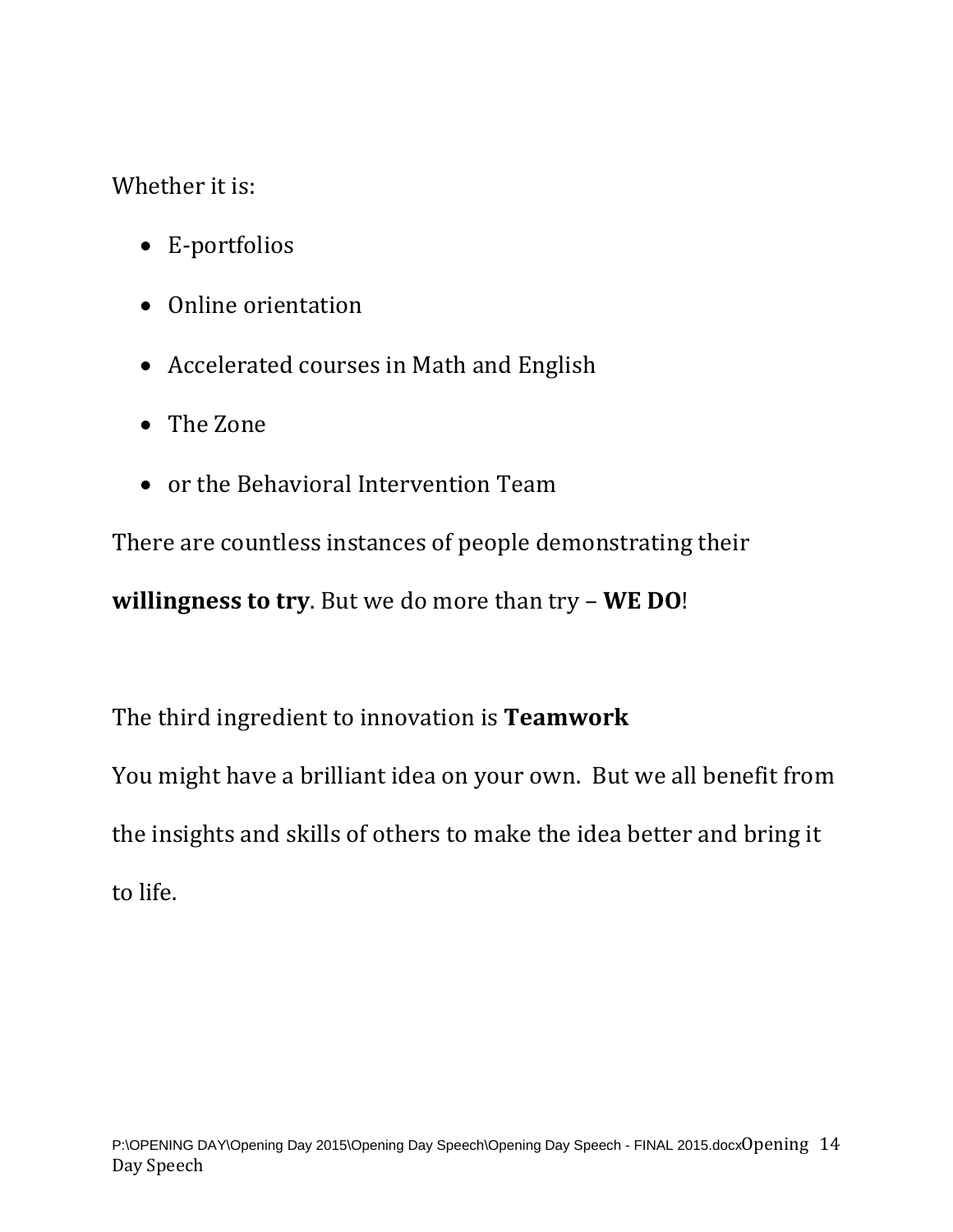Every day in many offices and corners of this place, you recognize that, and work to help each other in ways that are not common at other colleges. Working together, you:

- Focus on the big picture.
- Care about what's best for the college, not just your department.
- Break down silos and find innovative ways to collaborate.
- Make finding a solution a higher priority that placing blame.
- Don't waste time pointing fingers instead work to get it right.
- You make stars out of others instead of seeking the spotlight yourself, and
- Are ethical, honest, and civil in your interaction with each other.

Harry Truman said it best: **"It is amazing what you can accomplish if you do not** *care who gets the credit***."**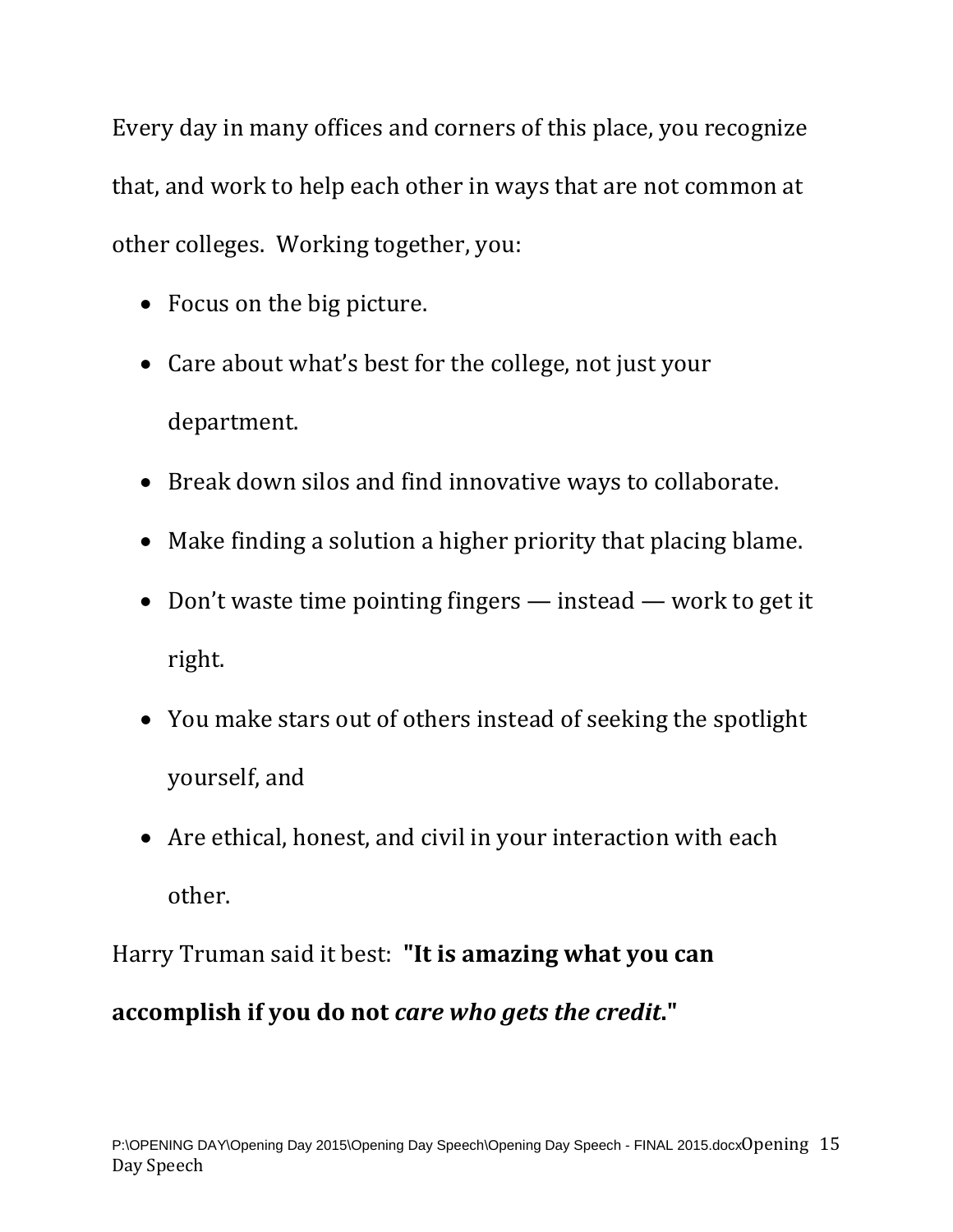The COC team is extraordinarily strong, because **individually** each of you brings an amazing **array of talents** that have led to substantial, creative, innovative, and organization-shaping contributions.

By giving of yourselves, sharing your confidence and energy, and serving as role models, confidants, and advisors to students and colleagues alike, you enhance lives – one person at a time.

Our community sees this college as a place where they are welcome; a college that says "yes" instead of "no;" and a place where they can come to achieve their dreams, regardless of their past experiences or current levels of education.

When I'm out and about in the community, I'm regularly stopped by those who want to tell me what THIS college enabled them, or their family members to achieve. A degree from the University Center led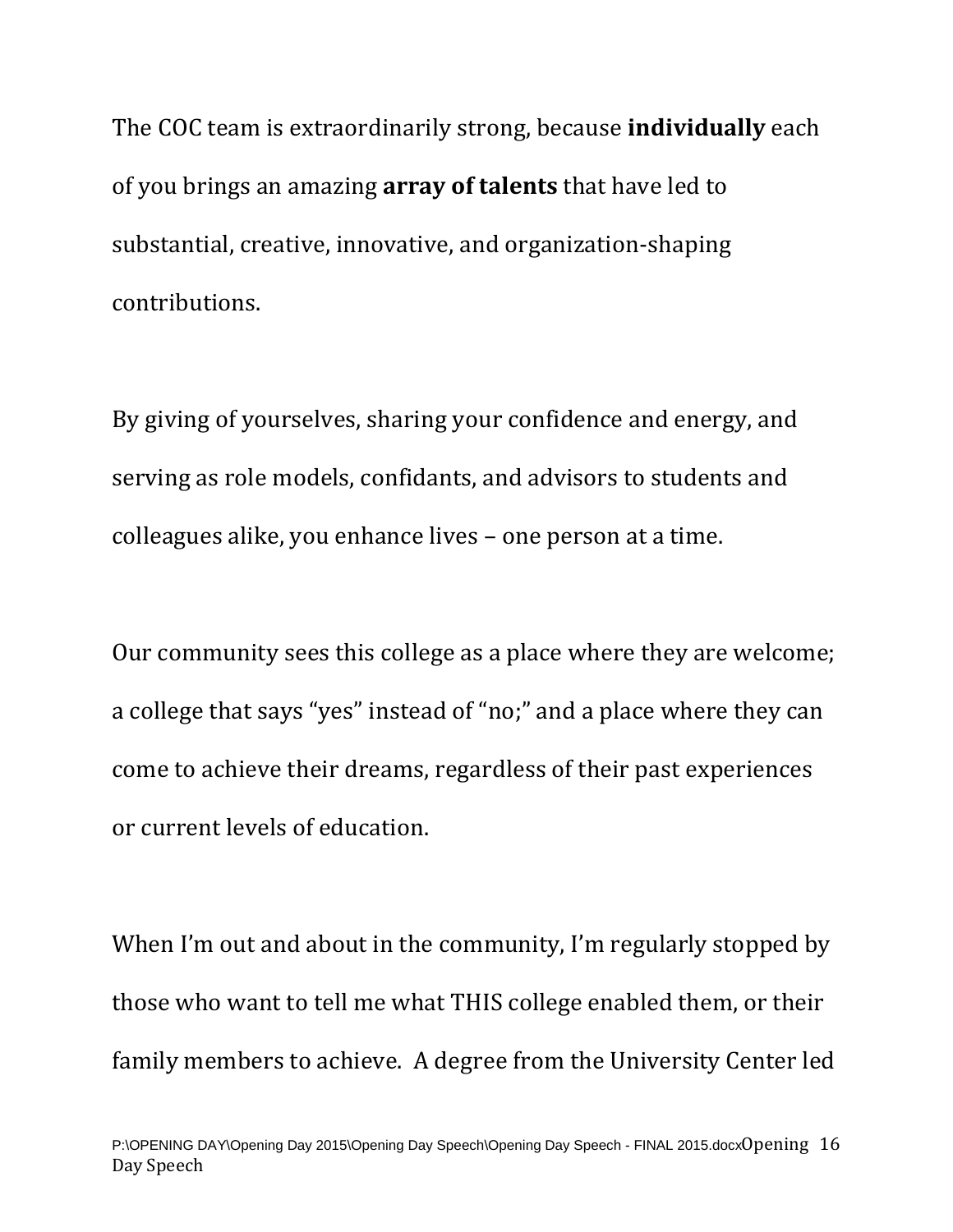to a promotion for them. Or a child or spouse who found their career after being inspired by a dedicated instructor who showed then that they could do it. Or someone who was homeless and now is not because this college helped them get skills **and** a job!

#### The fourth ingredient is **Initiative**

In addition to Attitude, Courage and Teamwork, **innovation requires internal drive**. Around here, people don't sit around and wait to be told to do something. Instead, you look around and see what needs to be done and get going. You ACT as you:

- Step into resolve something that is about to fall between the cracks.
- Take ownership for solutions.
- Take risks.
- Seek to achieve standards and outcomes that "stand out," versus settling for the bare minimum.
- Demonstrate responsibility.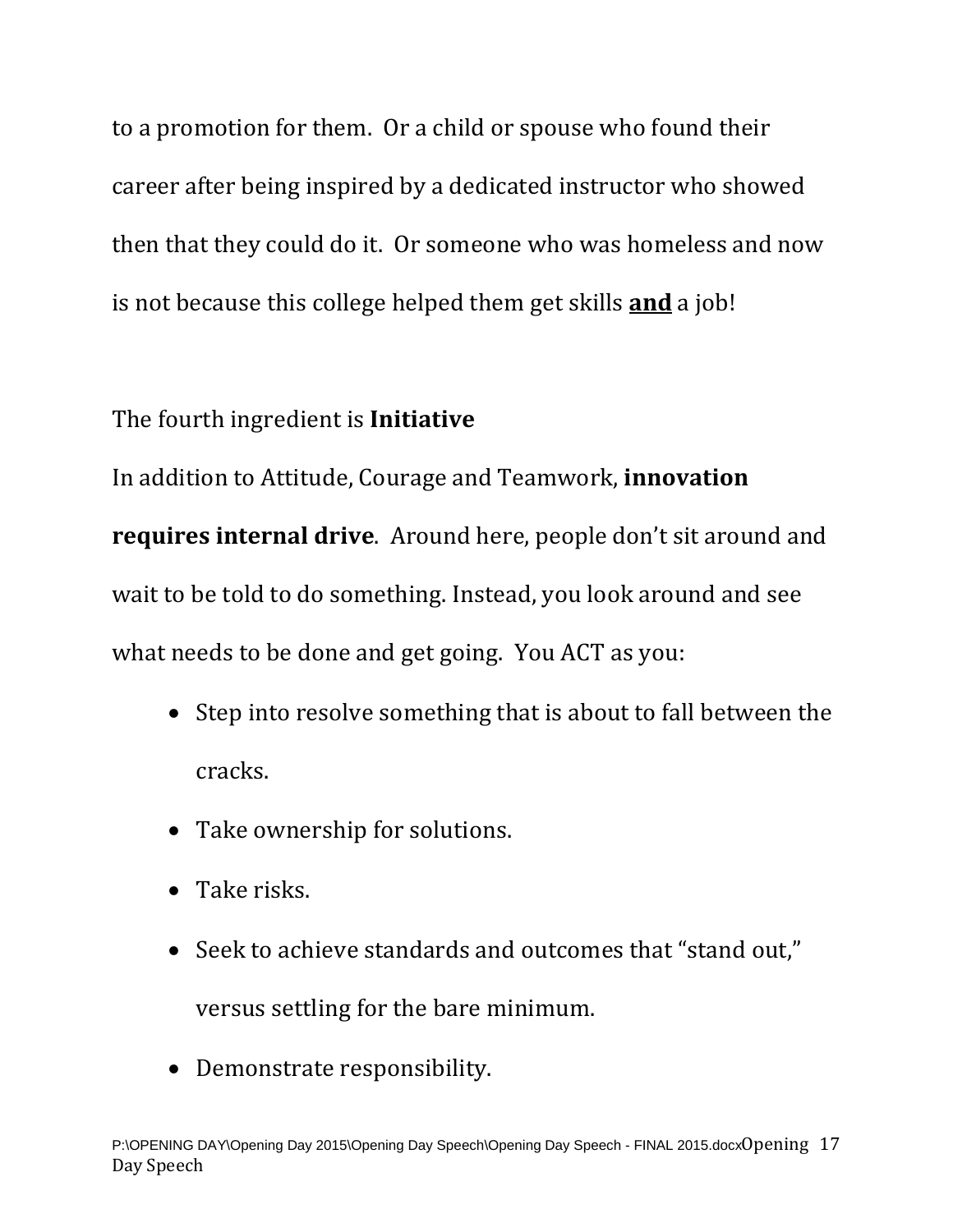• Do what is right for our college and our students, not just what is easiest for you.

The people who make up COC share a relentless desire to make things better!

I applaud the motivation that lives within each and every one of you. After all, the only person who can really motivate you – is **you**! Whether you're applying for a mini-grant, keeping your office open late to enroll more students, serving as an advisor for a student club that creates learning opportunities outside the classroom, staying after practice or rehearsal to provide that extra bit of instruction and encouragement, or creating and implementing Math Jams, you demonstrate the initiative that leads to achievement and excellence.

The fifth ingredient to innovation is **Optimism** Innovation is rooted in optimism. Before you can make things better, you have to first believe that you **can** make things better.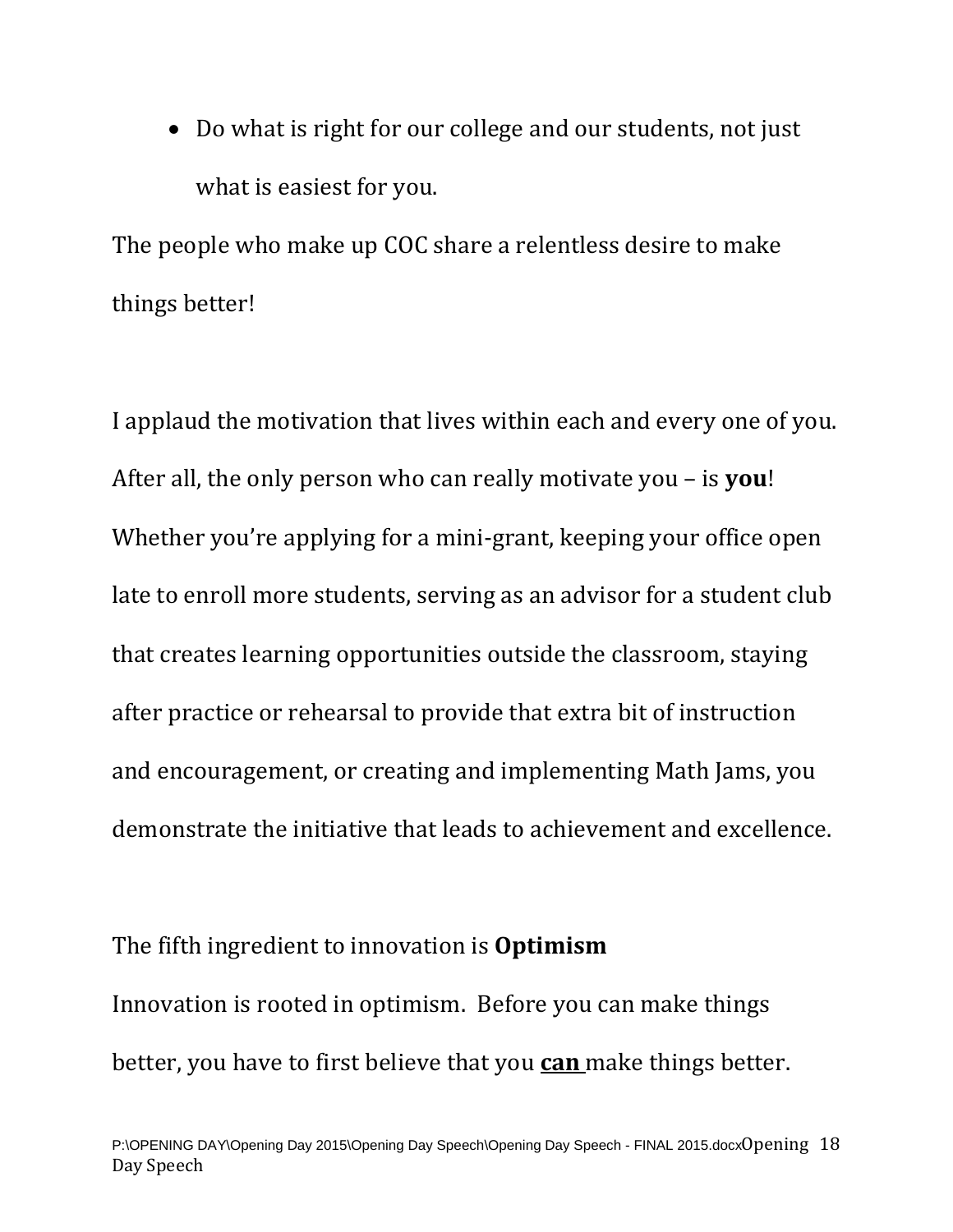Helen Keller put it this way: "Optimism is the faith that leads to achievement; nothing can be done without hope." I believe that is the most important characteristic of our college, and what truly helps us stand out and sets us apart from other colleges. With optimism comes:

- Energy.
- Passion.
- Excitement.
- A cause and a calling.
- Hope.

At College of the Canyons, we inspire optimism daily. And, that brings out the best in all of us as employees, and the best in our students.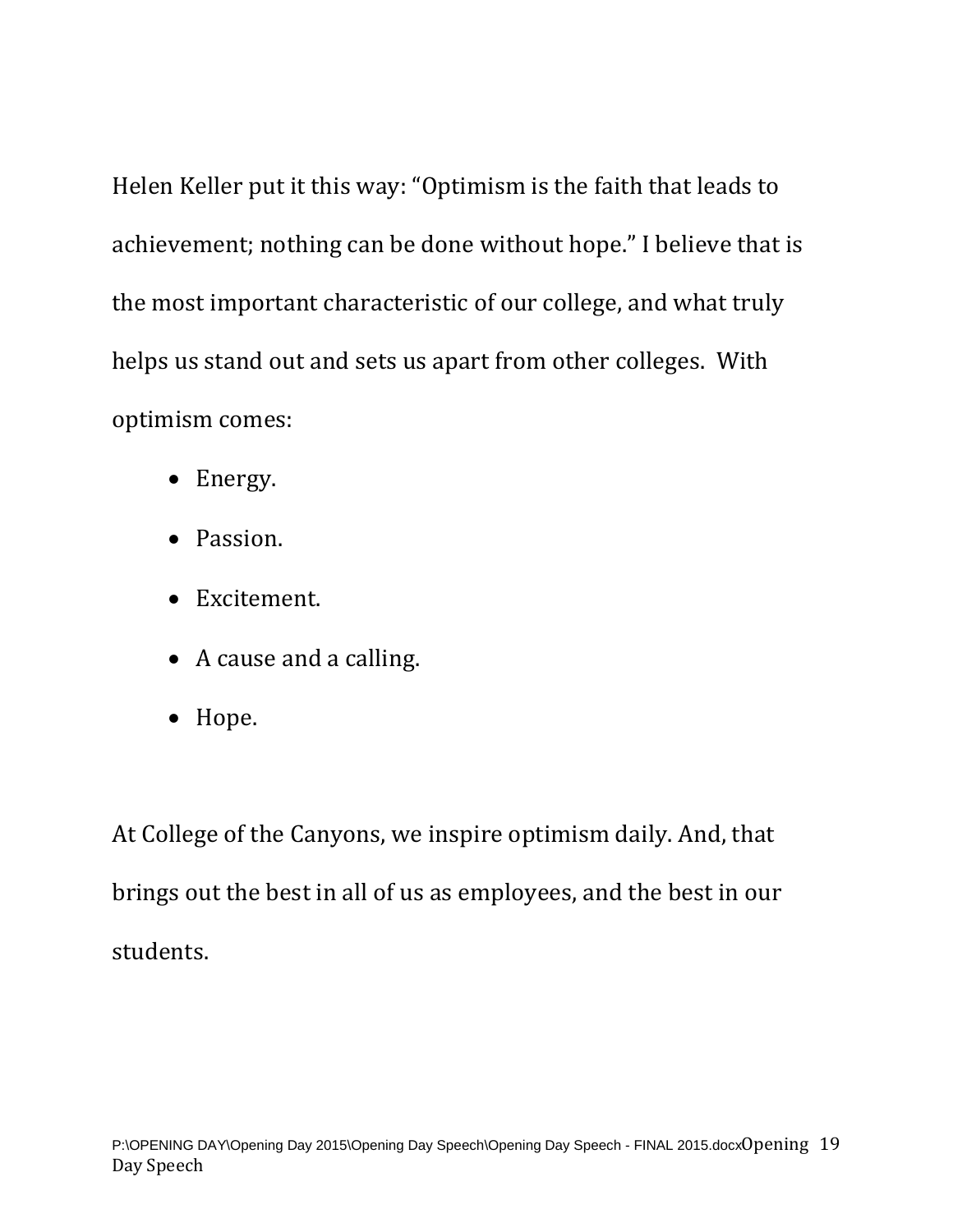In their relatively short time with us:

- We provide our students with the skills and knowledge to help them succeed and excel in an increasingly complex world.
- We help people get where they want to go in life, and we inspire others to discover new destinations—all the while instilling a sense of passion, commitment, and excellence and optimism in what they do.
- We put life into the dreams and futures of people where before they had been lifeless or directionless with no destination on the horizon as we see potential that is not yet visible to them.
- We accomplish this by practicing what we preach and by being passionate and committed in our own quest for excellence.
- Because we know what we can and should do, and because **we do, we make an incredible difference in the lives of others.**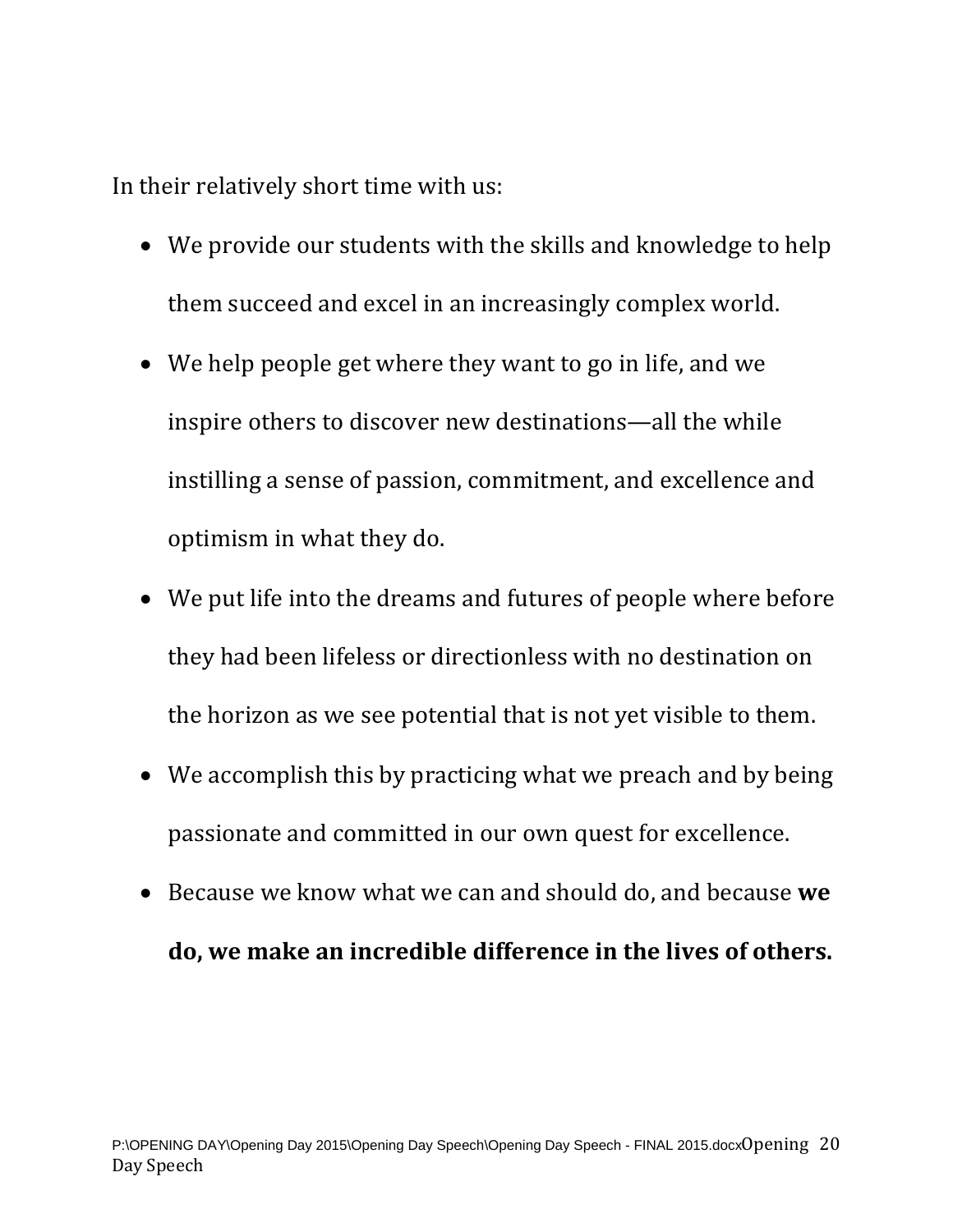As has been said, **"You may only be someone in the world, but to someone else, you may be the world."** We had a very visible reminder of that last spring when we celebrated with our 99-yearold graduate Doreetha Daniels, who credited the faculty, staff, and administrators at the Canyon Country Campus with helping her achieve her lifelong dream of earning a college degree.

There will be times when the important work you do will change lives without your knowing the individuals personally. I'm thinking particularly about **OER**, and those of you who have worked to developed free online educational resources for many of the courses we offer. The benefits will go far beyond your classes, and touch students **you** will never meet. Because of your willingness to invest the time in creating an alternative to traditional textbooks, they will persist and save money that can be used to take additional courses and achieve their goals more quickly.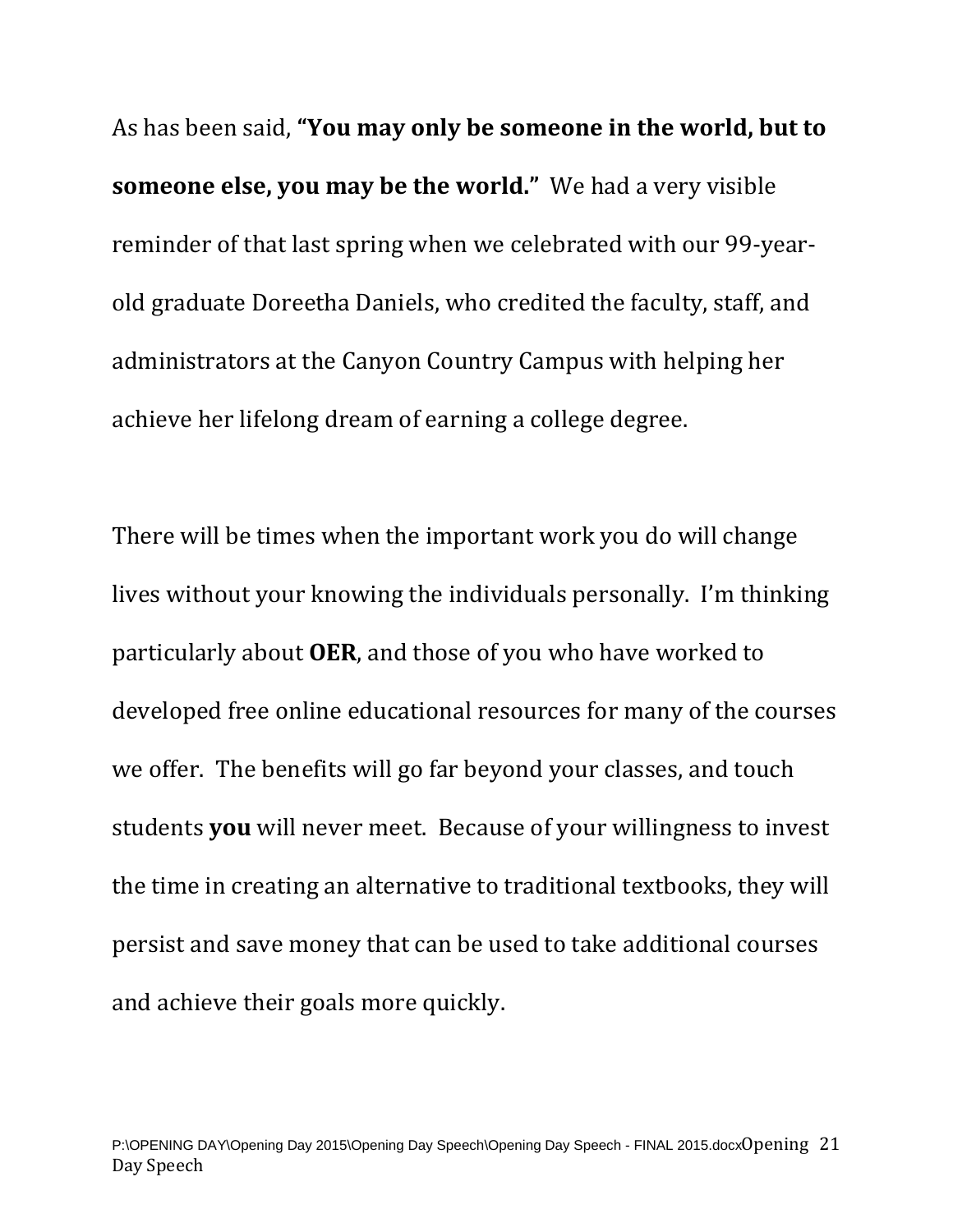As a result of our optimism, we help people see possibilities beyond their current reality.

- Sometimes they never knew the possibilities existed.
- But more often than not, they never saw those possibilities as something within **their** reach.

Because of your optimism, you saw in them what they could not see in themselves and for that person THAT made all the difference.

The last critical component of innovation is **No Compromise!** Innovation requires principles – an ability to stick to your guns and a resolve to continue moving forward – even in the face of adverse circumstances and **challenging people**. You can't let roadblocks force you to settle for "good enough." **Compromise is not an option.**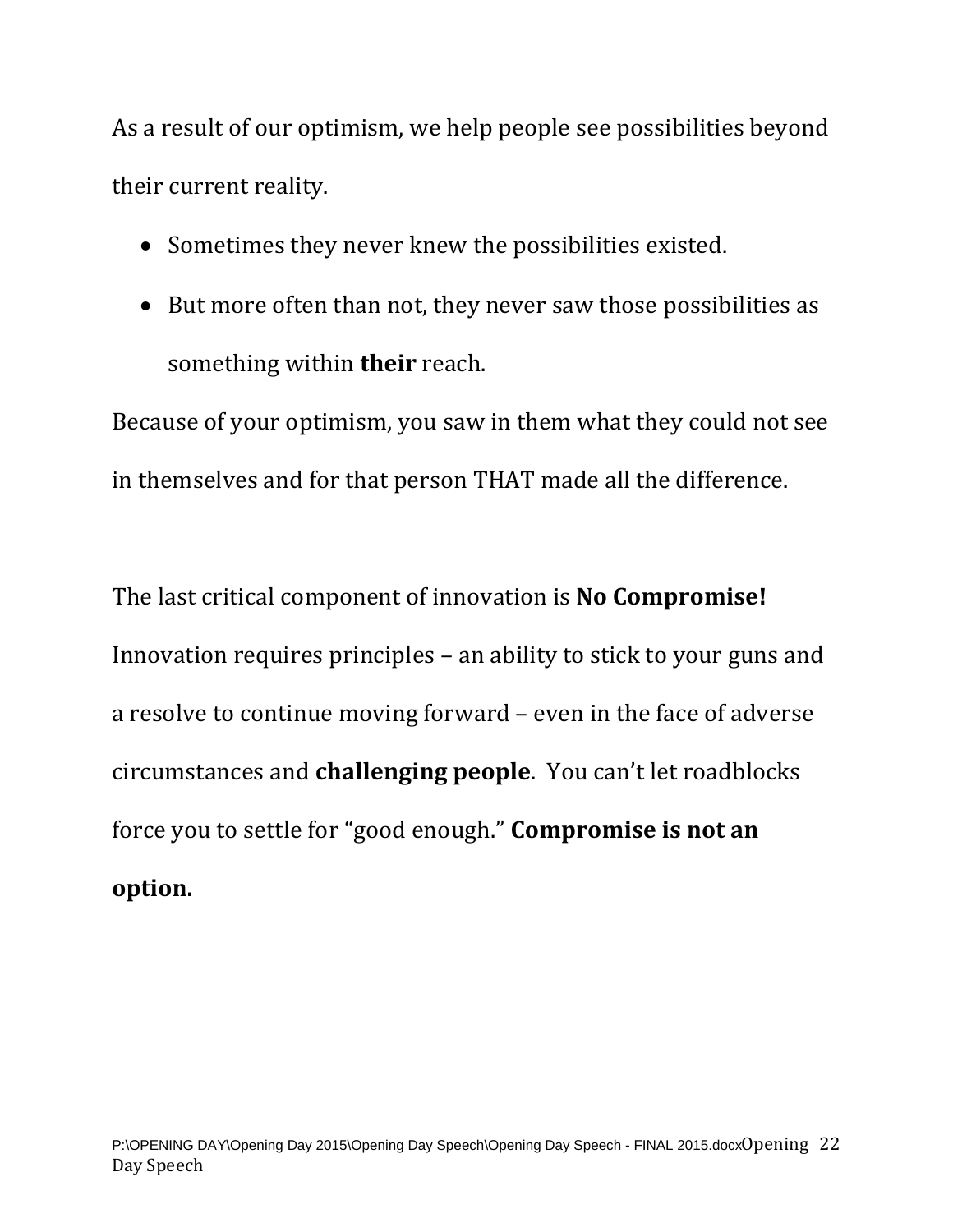It takes confidence to keep innovating when the going gets tough. Confidence in your idea. And confidence in those around you that they can help you get it done. We have confidence in abundance at College of the Canyons. It's an attribute widely displayed in every program—the abiding belief that if you attempt something, you **can** succeed. And that inspires you to keep innovating.

When we face adversity, we bounce back from barriers and hurdles. Why? We see barriers as largely external, temporary, and surmountable.

So, here is the thing about adversity; if you can make it your friend, you can find yourself in some of the most transformational situations that life has to offer. "Hardships often prepare ordinary people for an extraordinary destiny," author C.S. Lewis observed.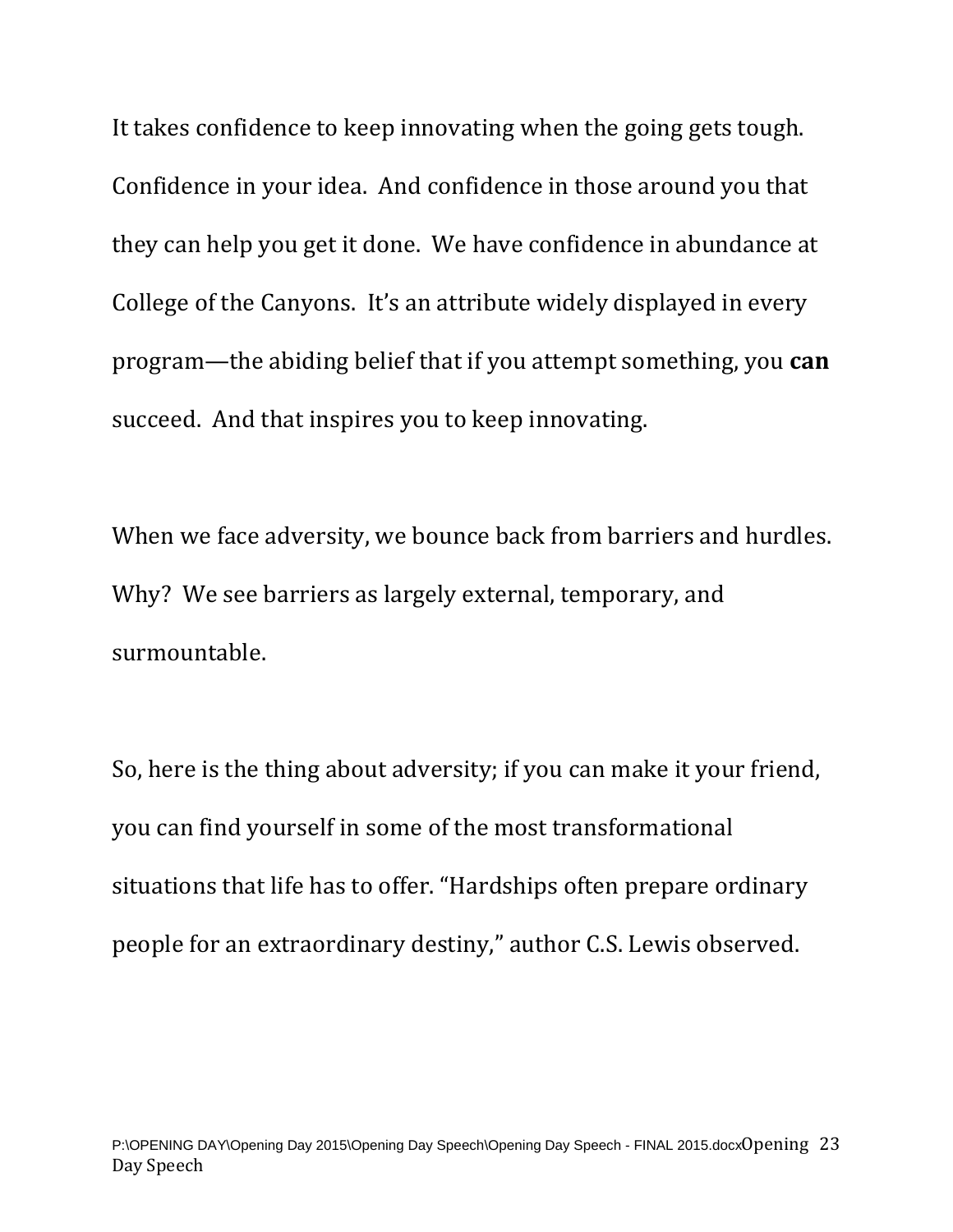While no one likes to experience adversity, the resilience that is required to bounce back is one of the most powerful catalysts for change. It's how you deal with the unexpected that separates those who fail from those who achieve their goals and succeed.

**We always have a choice.** No matter how terrible the setback, we can choose to look back and let it consume us, or we can face the situation head-on and make the most of it. By facing it, we are stretched, and learn from it. And, we can learn resilience from our students. I am reminded of George Vasquez who works in my office. Before coming to College of the Canyons, he was struggling to raise his daughter and make ends meet after making some bad decisions. Instead of making excuses, he made the decision to return to school. He earned his A.A. last year, and is now majoring in business at CSUN.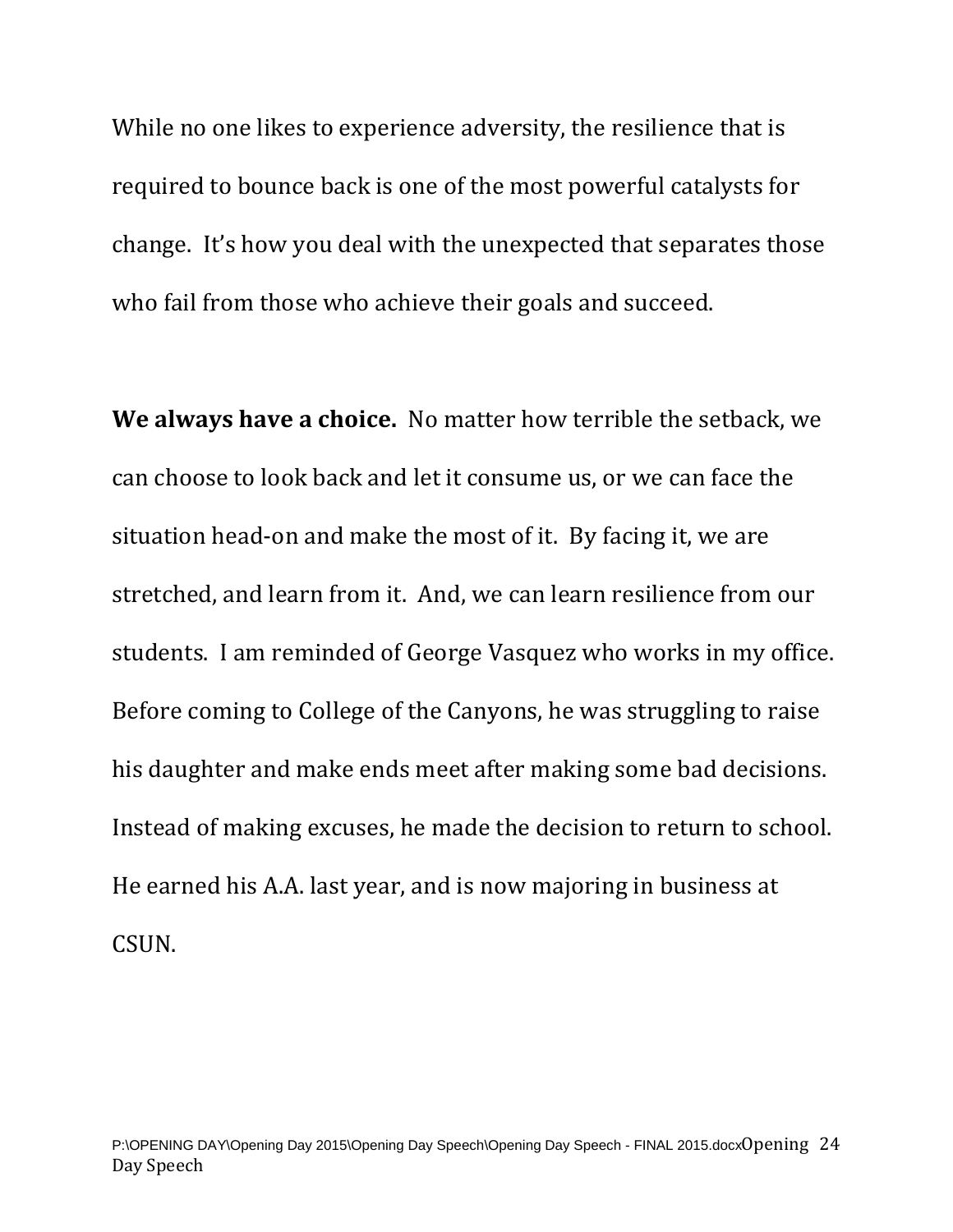And then there are our student teams. Whether they are competing in athletics, or academics like Model UN, FBLA, or Forensics, they learn they are capable of more than they imagined when they come from behind, compete against prestigious 4-year colleges and win when others may have counted them out. They deal with changes that happen minute to minute, none of which are predictable.

# **So there they are – the six characteristics that of our culture** at College of the Canyons that enable us to innovate – Attitude. Courage. Teamwork. Initiative. Optimism. No Compromise.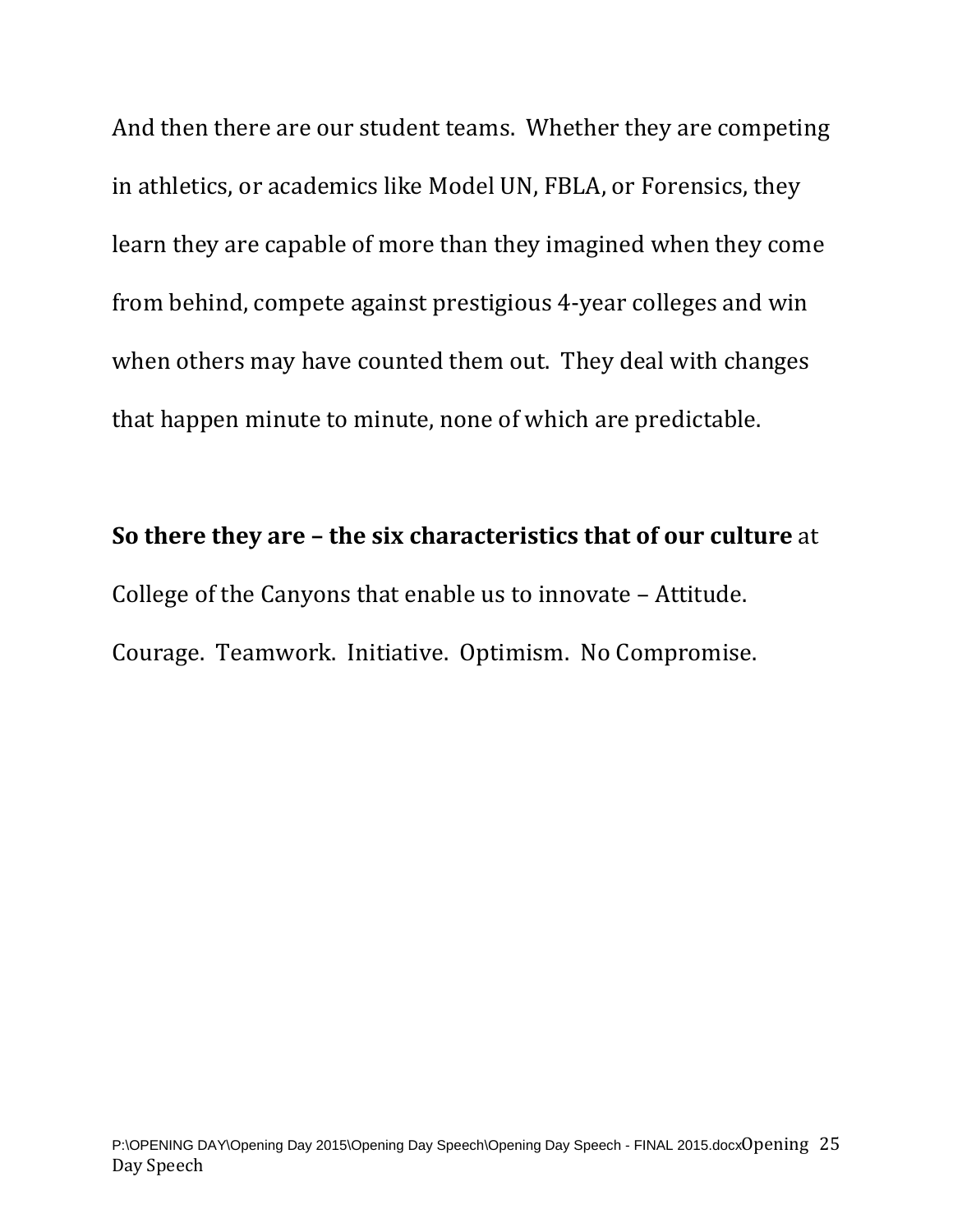#### START RUNNING LIST HERE

Together they enable us to take **ACTION** as we move our college into the future. And, if the last 46 years of our college can foretell the future, we will always move our college into the future.

I am excited about the year ahead. This is an amazing team. I look forward to seeing what we accomplish together as we take ACTION and bring the future to life. What do we know is coming?

Here are just a few of examples of what's ahead: Together, we will:

- Identify funding needed to build a 21,000-square-foot science lab and classroom building at CCC.
- Develop a "road map" to guide students through their entire College of the Canyons experience, from application to graduation.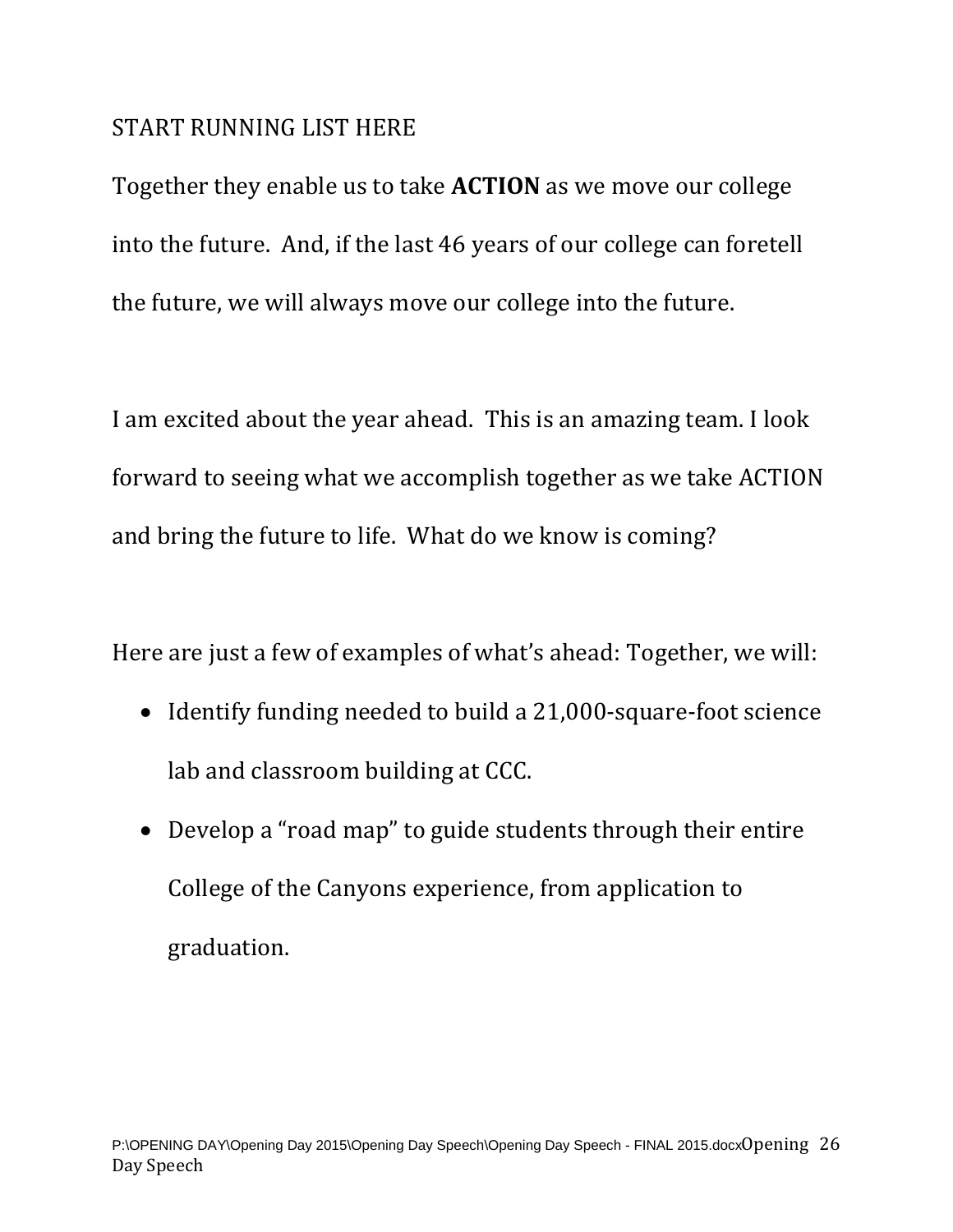- Surpass the grant revenue we generated in 2014-15. (In fact, with more than \$12.5 million in hand for 2015-16, we are already ahead by 25 percent.)
- Move forward with implementing the new Adult Education/Community Extension Initiative.
- Continue to accelerate our Math and English curriculum so that students can continue to move forward quickly and with more confidence.
- Pilot the use of two software platforms Pathbrite and Digication – to enable students to upload samples of their work, create, e-portfolios, and demonstrate completion of student learning outcomes.
- Continue to expand the reach of International Services and Programs .
- Implement exciting student equity initiatives, including the addition of Student Athletic Academic Mentors, the Principles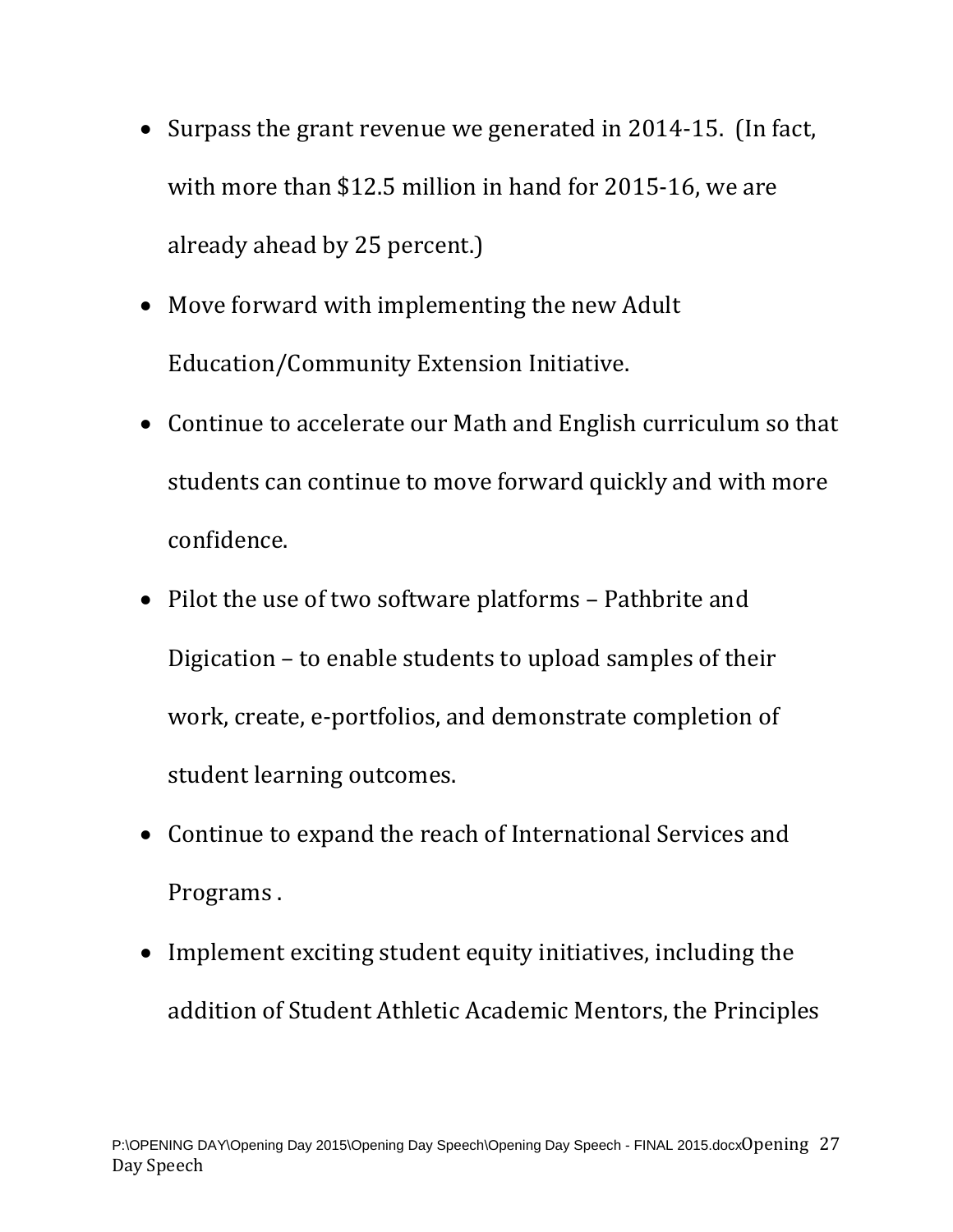of Excellence Program in the Veterans Center, a Library Speaker Series, and expanding Foster Youth Services.

- Launch the Center for Excellence to expand professional development opportunities for faculty.
- Open a Center for Civic Engagement and Social Responsibility.
- Digitize and make available to the public the archives of retired Congressman Howard "Buck" McKeon.
- Kick off the Pathways Grant with the Hart District for CTE career development.
- We will develop an associate degree for transfer that uses all OER materials.
- And there will be more!

As we close, I want to leave you with a charge from Phil McKinney, host of the Killer Innovations podcast. He said: "Innovation is not the result of chance, it's the result of action. It's not a thing to wait for. It's a thing to do."